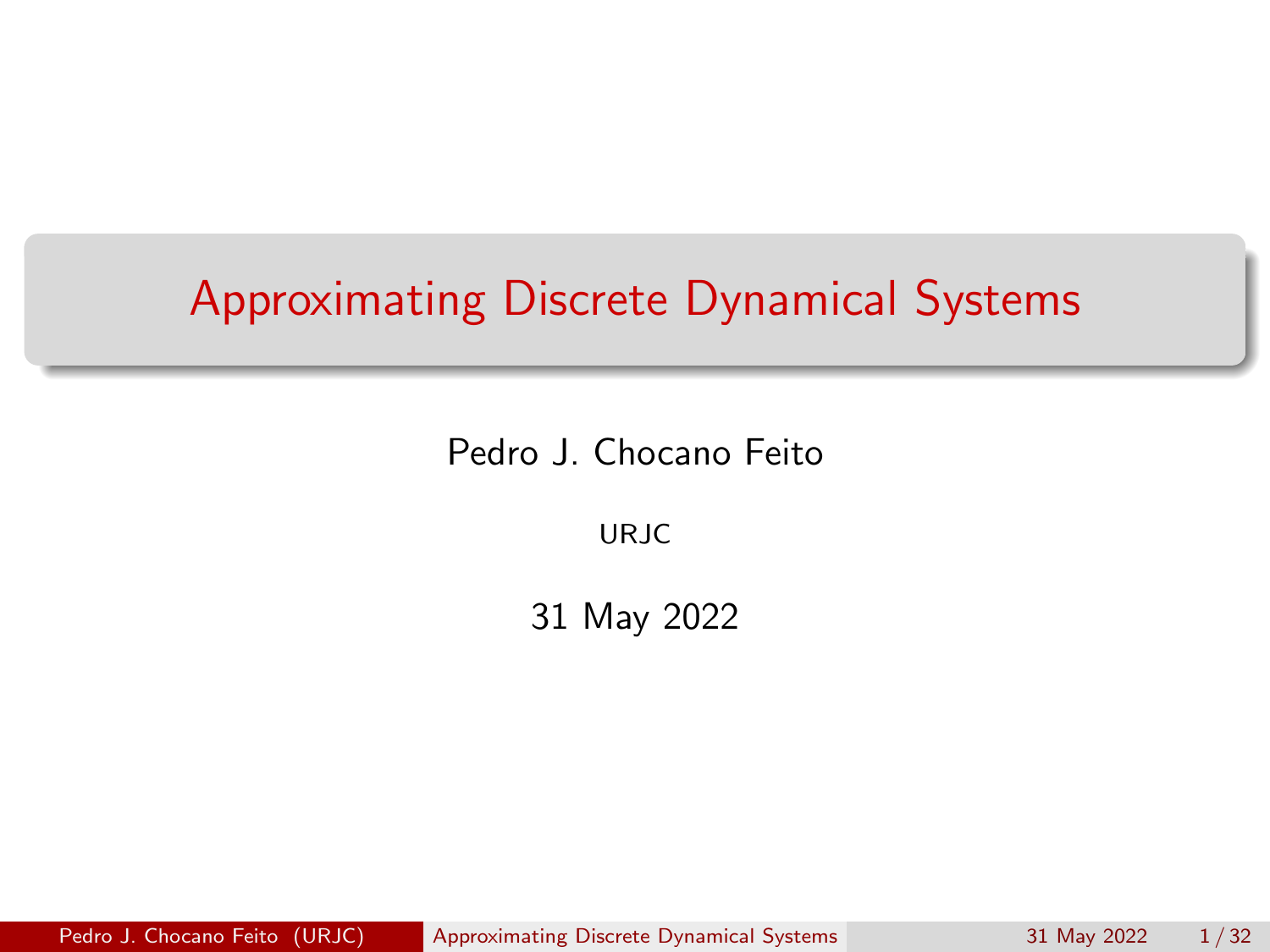- **•** Preliminaries and motivation.
- Vietoris-like maps and multivalued maps.
- Lefschetz fixed point theorem.
- Approximating Discrete Dynamical Systems.
- Localization of finite spaces at Vietoris-like maps.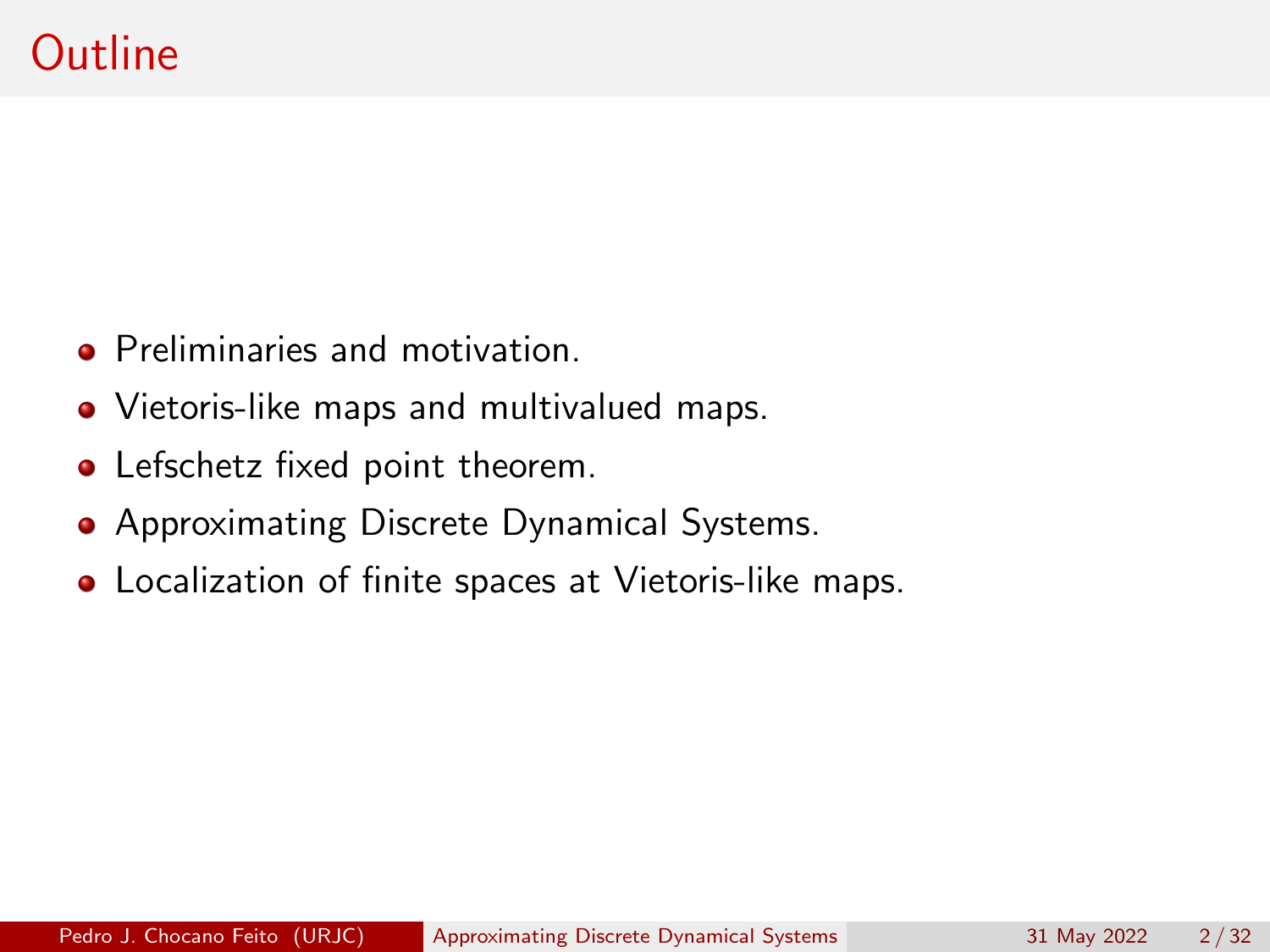### Definition

An Alexandroff space is a topological space for which arbitrary intersections of open sets are still open.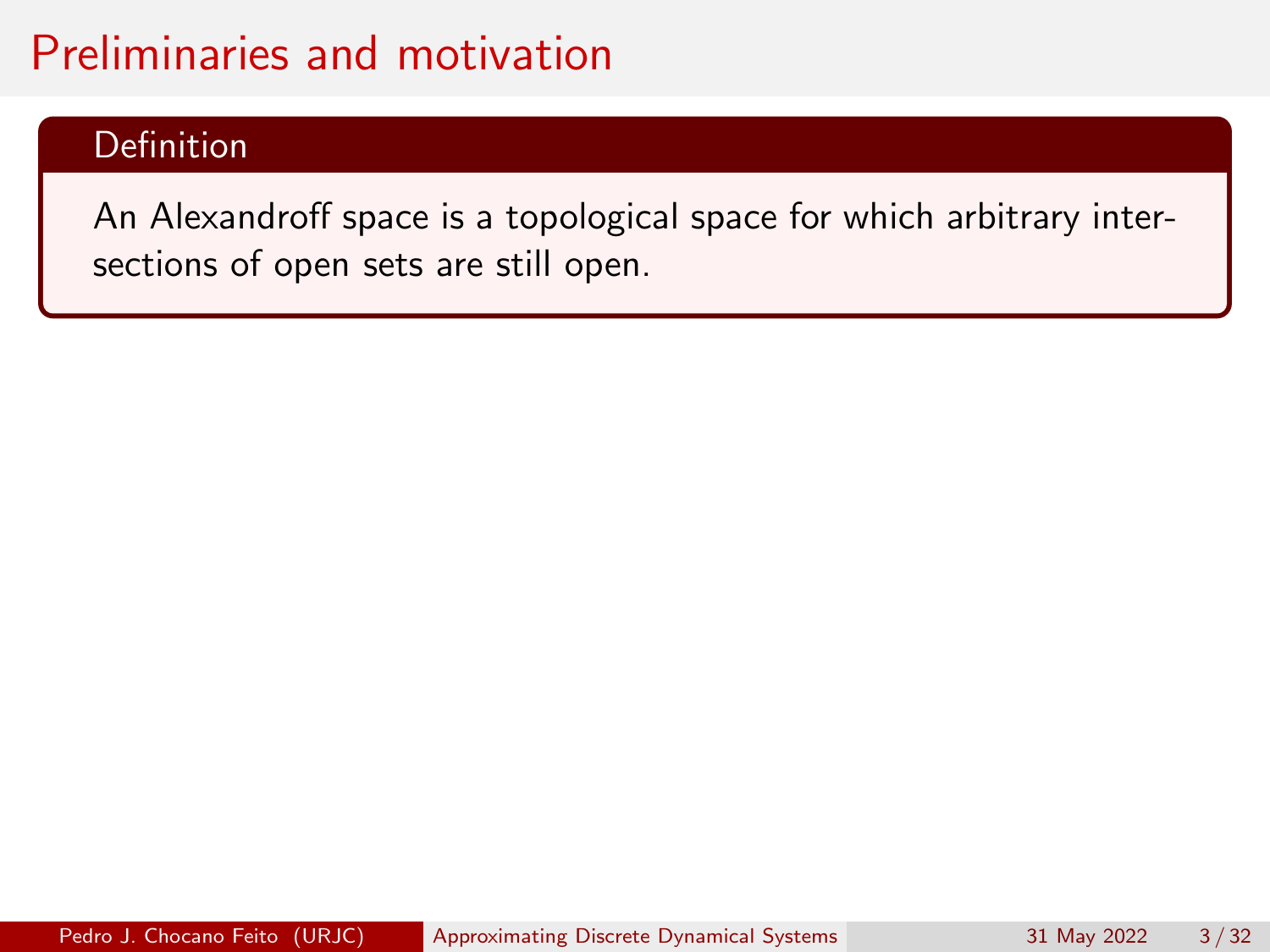### Definition

An Alexandroff space is a topological space for which arbitrary intersections of open sets are still open.

### Theorem (Alexandroff, 1937)

The category of Alexandroff  $T_0$ -spaces is isomorphic to the category of partially ordered sets.

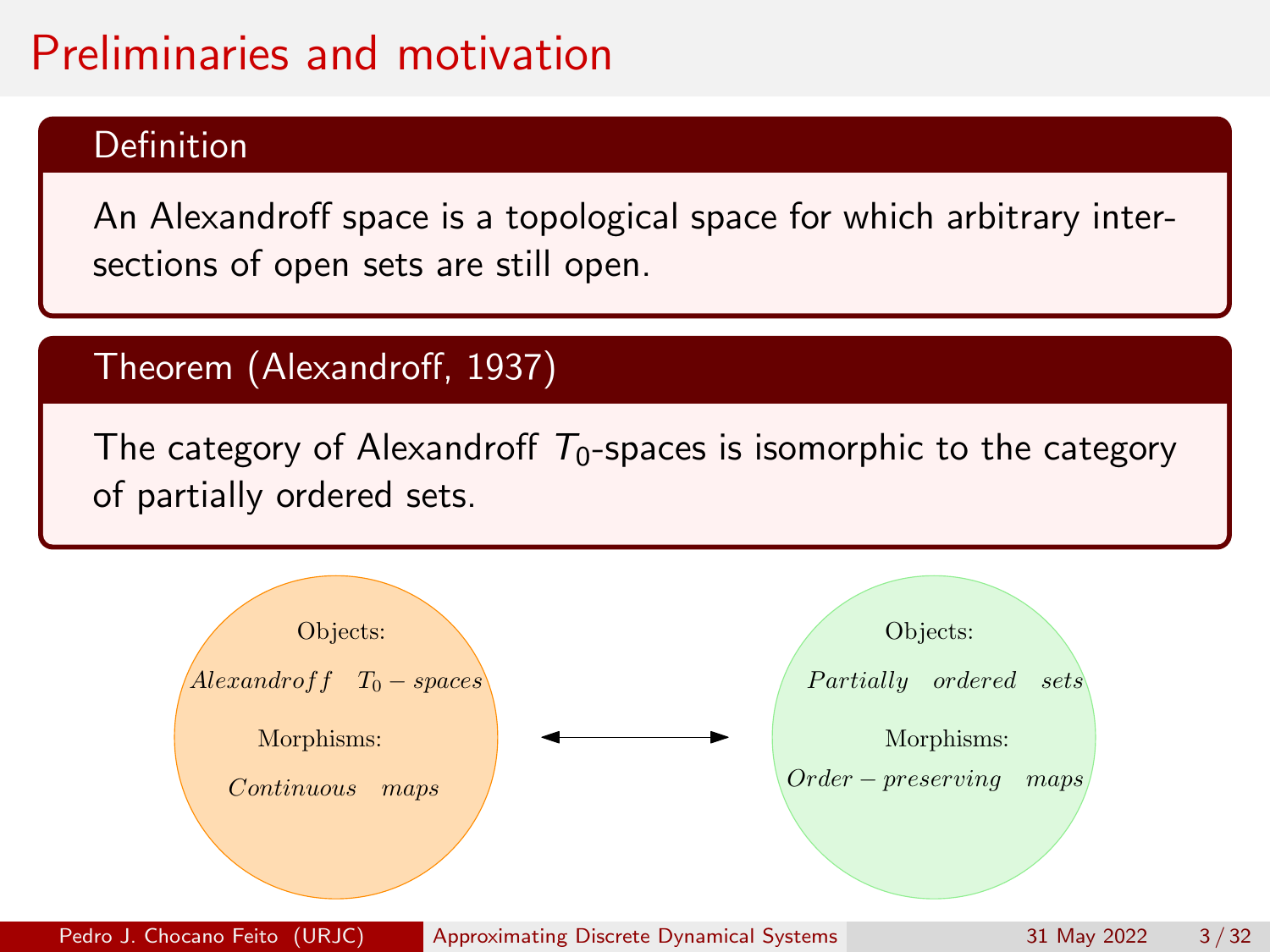Given an Alexandroff space X and  $x \in X$ ,  $U_x$  denotes the intersection of all the open sets which contain x. Let  $x, y \in X$ ,  $x \le y$  if and only if  $U_x \subseteq U_y$   $(U_y \subseteq U_x)$ .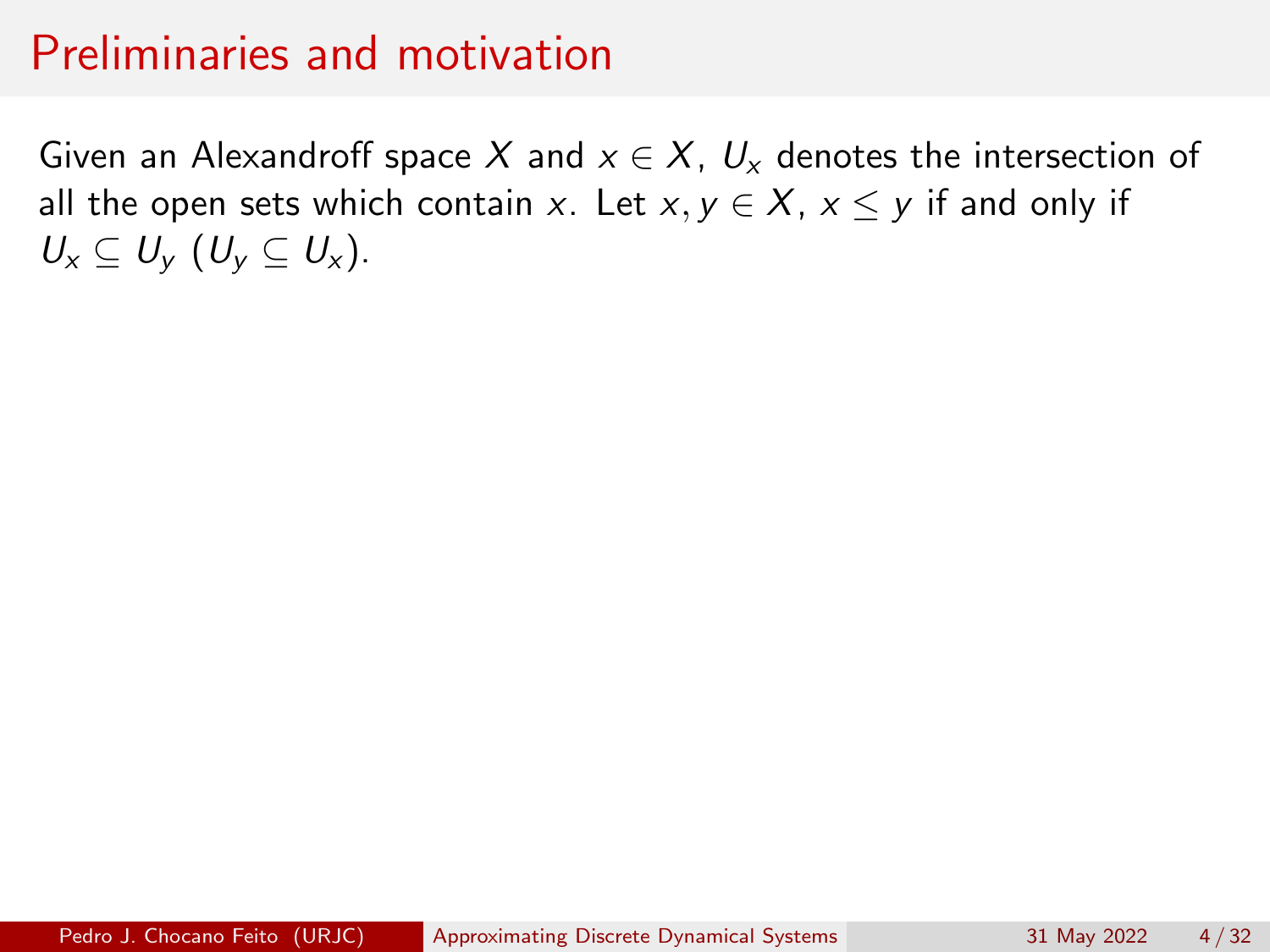Given an Alexandroff space X and  $x \in X$ ,  $U_x$  denotes the intersection of all the open sets which contain x. Let  $x, y \in X$ ,  $x \leq y$  if and only if  $U_{\rm x} \subset U_{\rm y}$   $(U_{\rm y} \subset U_{\rm x})$ .

**Example.** Finite topological  $T_0$ -spaces. We call them from now on just finite spaces.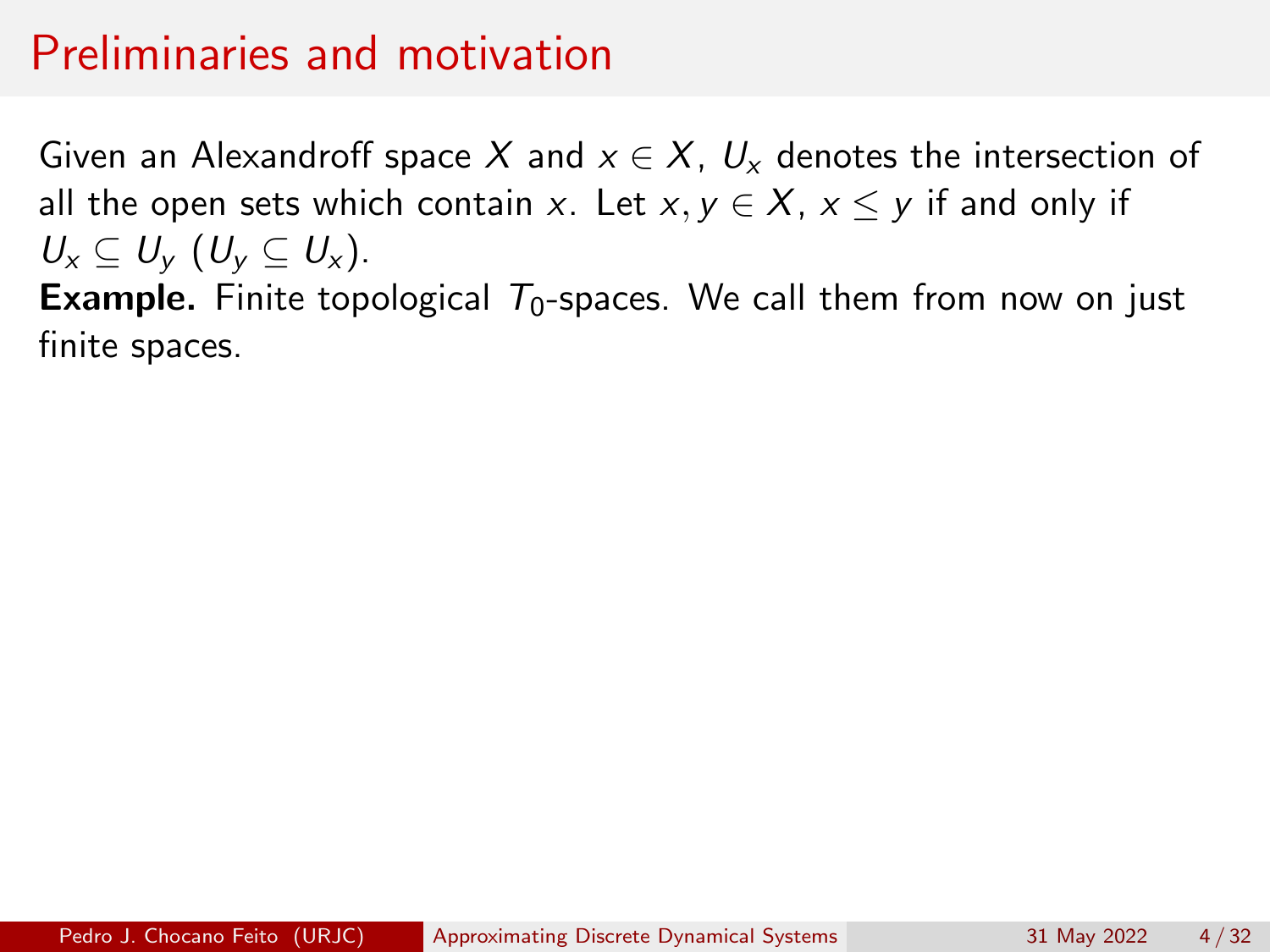Given an Alexandroff space X and  $x \in X$ ,  $U_x$  denotes the intersection of all the open sets which contain x. Let  $x, y \in X$ ,  $x \le y$  if and only if  $U_x \subset U_y$   $(U_y \subset U_x)$ .

**Example.** Finite topological  $T_0$ -spaces. We call them from now on just finite spaces.

**Example.** Let  $X = \{A, B, C, D\}$  and  $\tau = \{X, \emptyset, \{A\}, \{B\}, \{A, B\}, \{C, A, B\}, \{D, A, B\}\}\$ . Then  $U_A = \{A\}$ ,  $U_B = \{B\}, U_C = \{C, A, B\}$  and  $U_D = \{D, A, B\}$ , which yields  $A < C, D$ and  $B < C, D$ .

#### Proposition

Let  $f, g: X \to Y$  be continuous maps between finite spaces. Then f is homotopic to  $g$  if and only if there exists a finite sequence of continuous maps  $f_1, ..., f_n : X \to Y$  such that  $f(x) = f_1(x) \le f_2(x) \ge$  $... < f_n(x) = g(x)$  for every  $x \in X$ .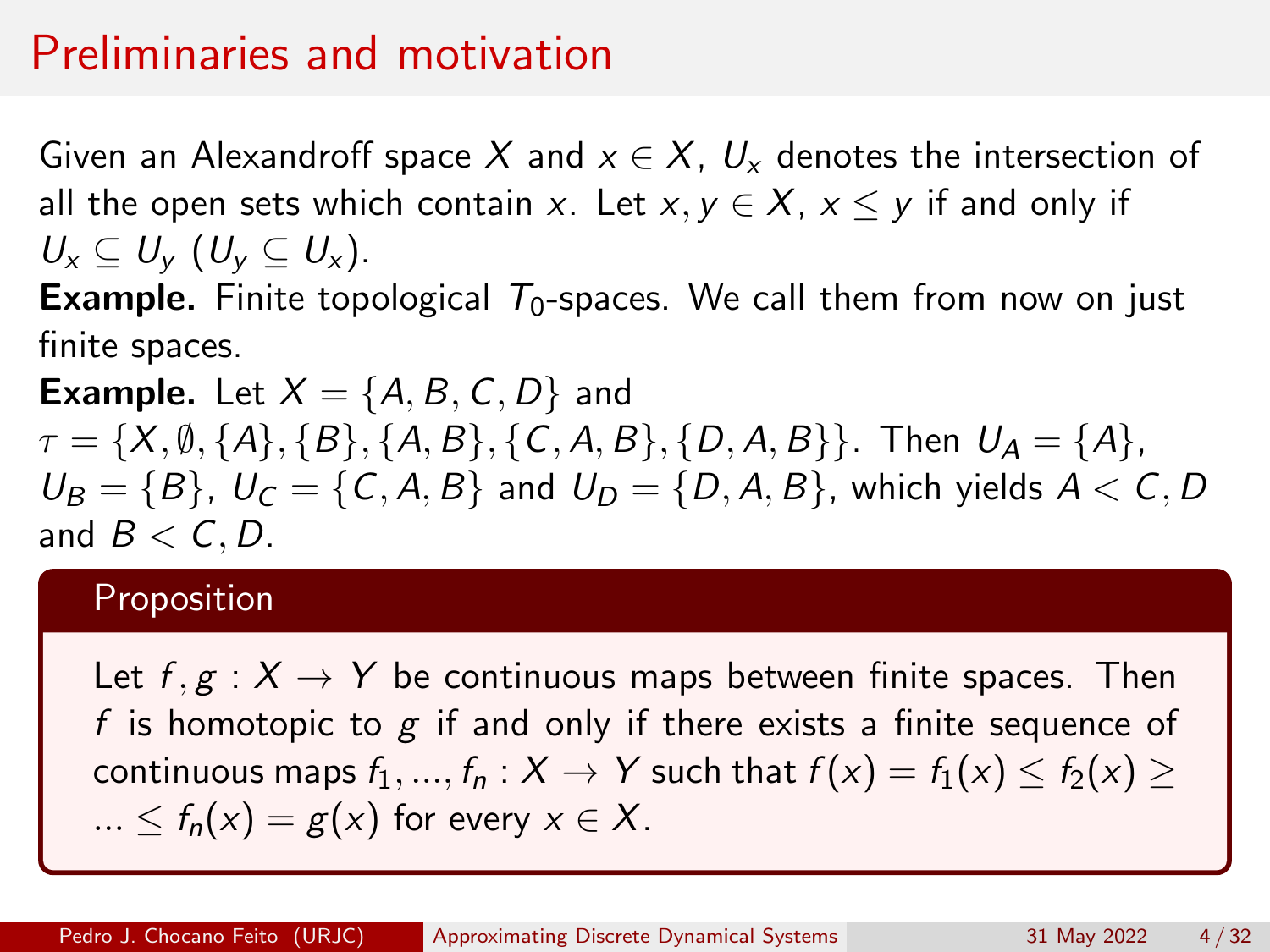**Hasse diagrams.** Let X be a finite space. The Hasse diagram of X is a directed graph. The vertices are the points of  $X$  and there is an edge between two points x and y if and only if  $x < y$  and there is no z satisfying  $x < z < y$ .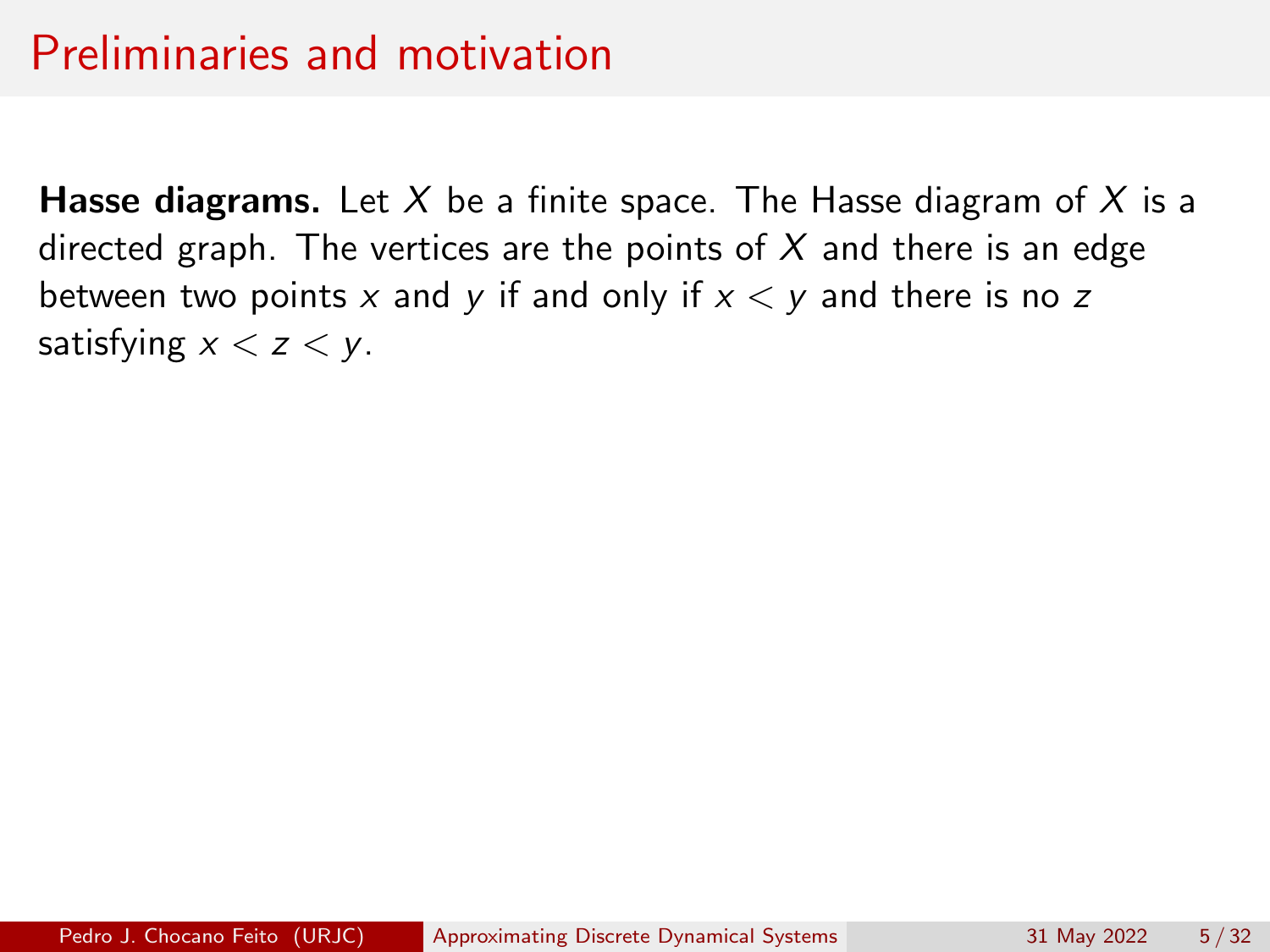**Hasse diagrams.** Let X be a finite space. The Hasse diagram of X is a directed graph. The vertices are the points of  $X$  and there is an edge between two points x and y if and only if  $x < y$  and there is no z satisfying  $x < z < y$ . Example.

> $C$   $D$  $A$   $B \wedge \wedge$   $A$   $B$  $C$   $D$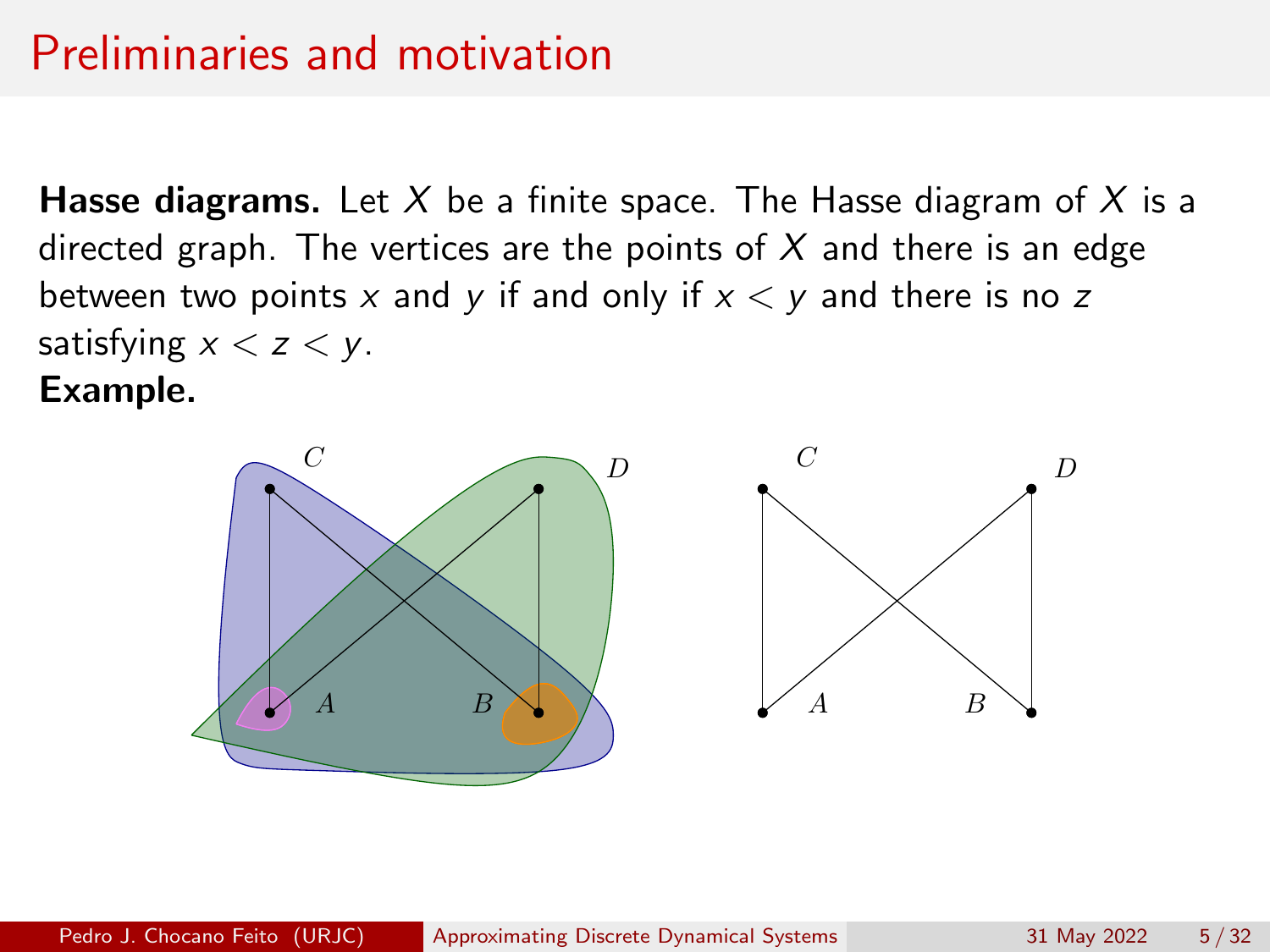**Order complex.** Given a finite space  $X$ , the order complex of  $X$ , denoted by  $K(X)$ , is the simplicial complex whose simplices are the non-empty chains of X.

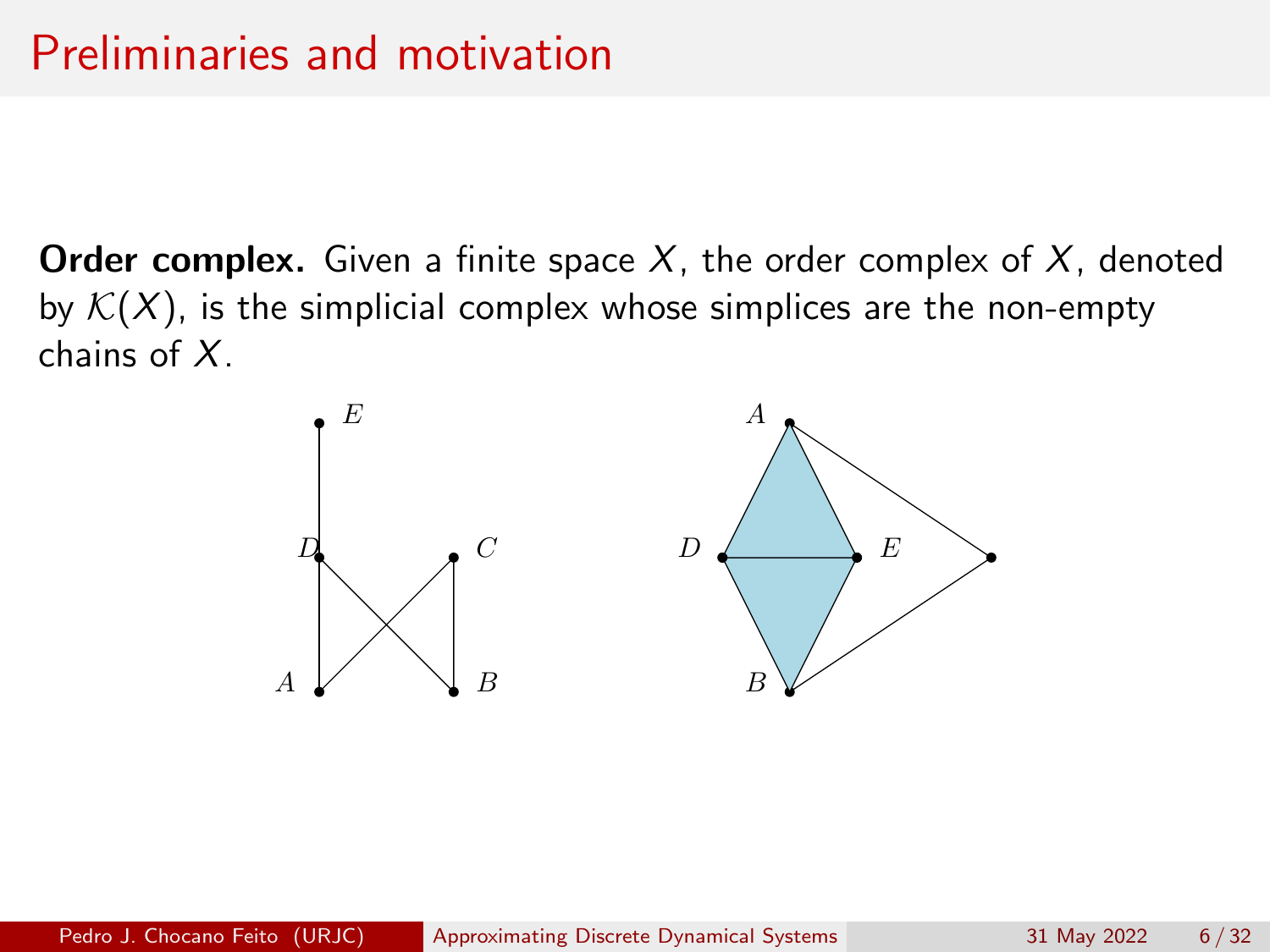**Face poset.** Given a simplicial complex  $L$ , the face poset of  $L$ , denoted by  $X(L)$ , is the poset of simplices of K ordered by inclusion.

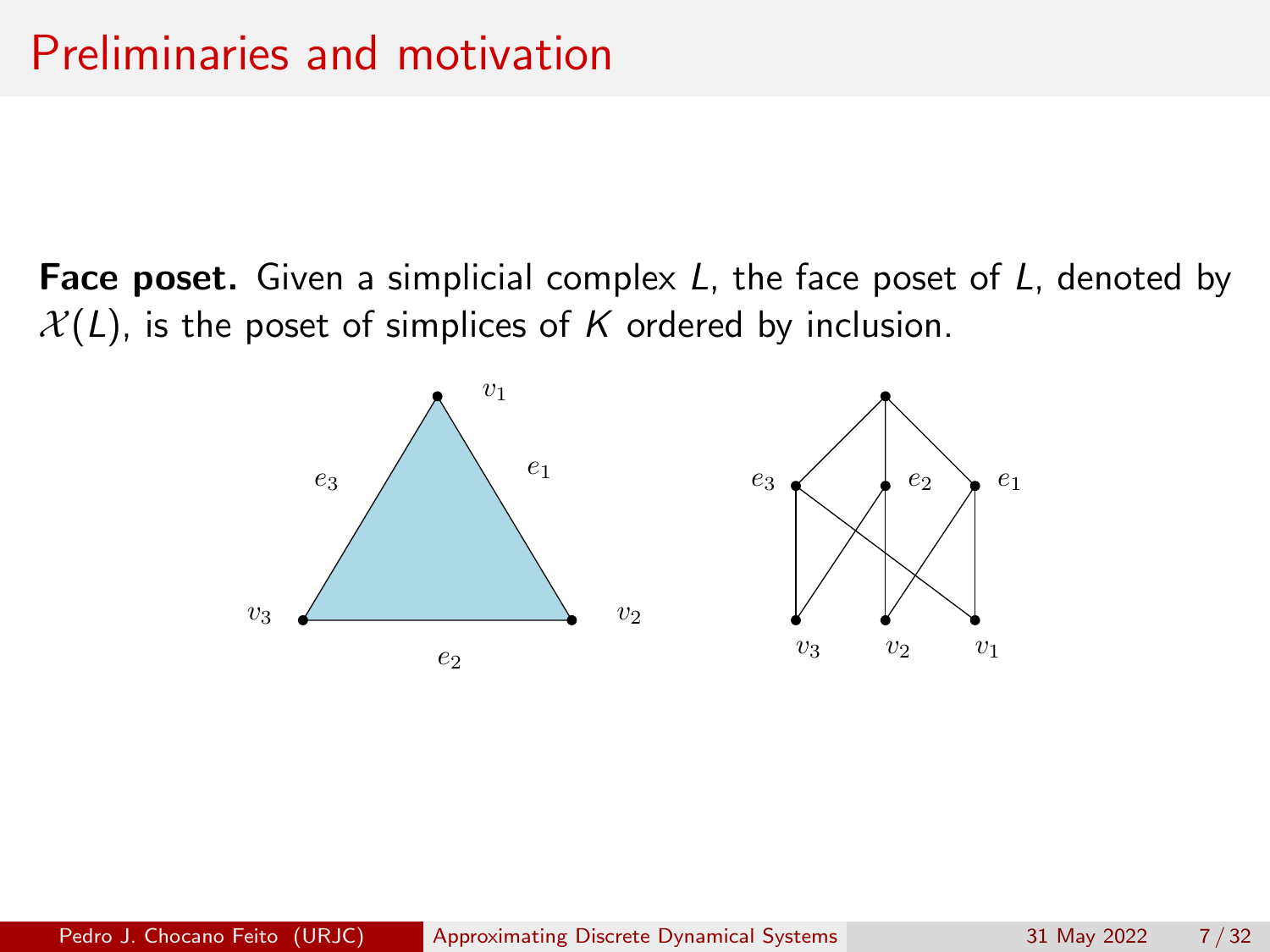#### Theorem (McCord, 1966)

There exists a correspondence that assigns to each Alexandroff  $T_0$ space a simplicial complex  $\mathcal{K}(X)$  and a weak homotopy equivalence  $f_X : |\mathcal{K}(X)| \to X$ . Each continuous map  $\varphi : X \to Y$  of Alexandroff  $T_0$ -spaces is also a simplicial map  $\mathcal{K}(\varphi) : \mathcal{K}(X) \to \mathcal{K}(Y)$ , and  $\varphi \circ$  $f_X = f_Y \circ \mathcal{K}(\varphi)$ .

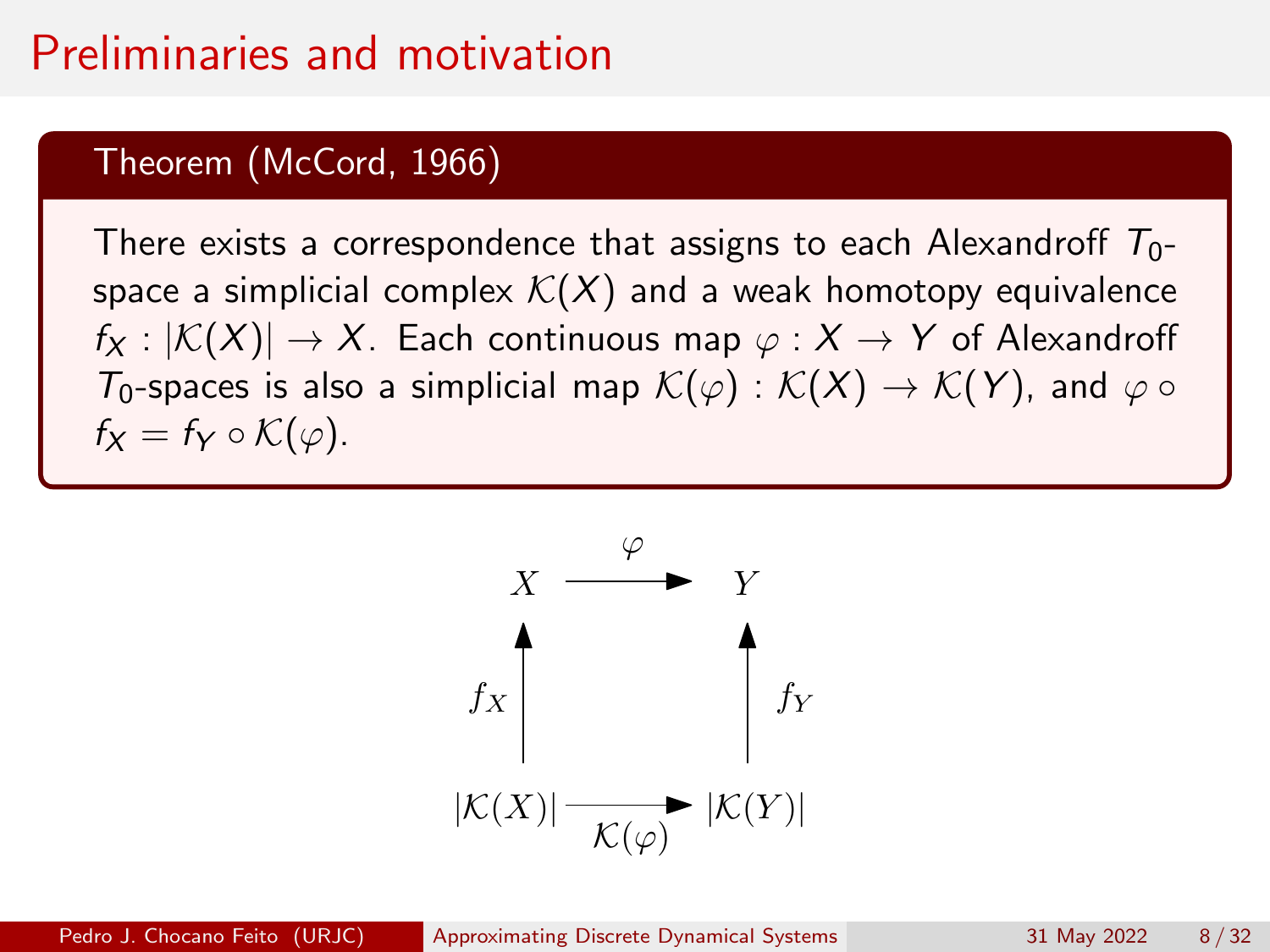### Theorem (McCord, 1966)

There exists a correspondence that assigns to each simplicial complex K an Alexandroff  $T_0$ -space  $\mathcal{X}(K)$  and a weak homotopy equivalence  $f_K : |K| \to \mathcal{X}(K)$ . Furthermore, to each simplicial map  $\psi : K \to$ L is assigned a continuous map  $\mathcal{X}(\psi) : \mathcal{X}(K) \to \mathcal{X}(L)$  such that  $\mathcal{X}(\psi) \circ f_{\mathsf{K}}$  is homotopic to  $f_{\mathsf{L}} \circ |\psi|$ .

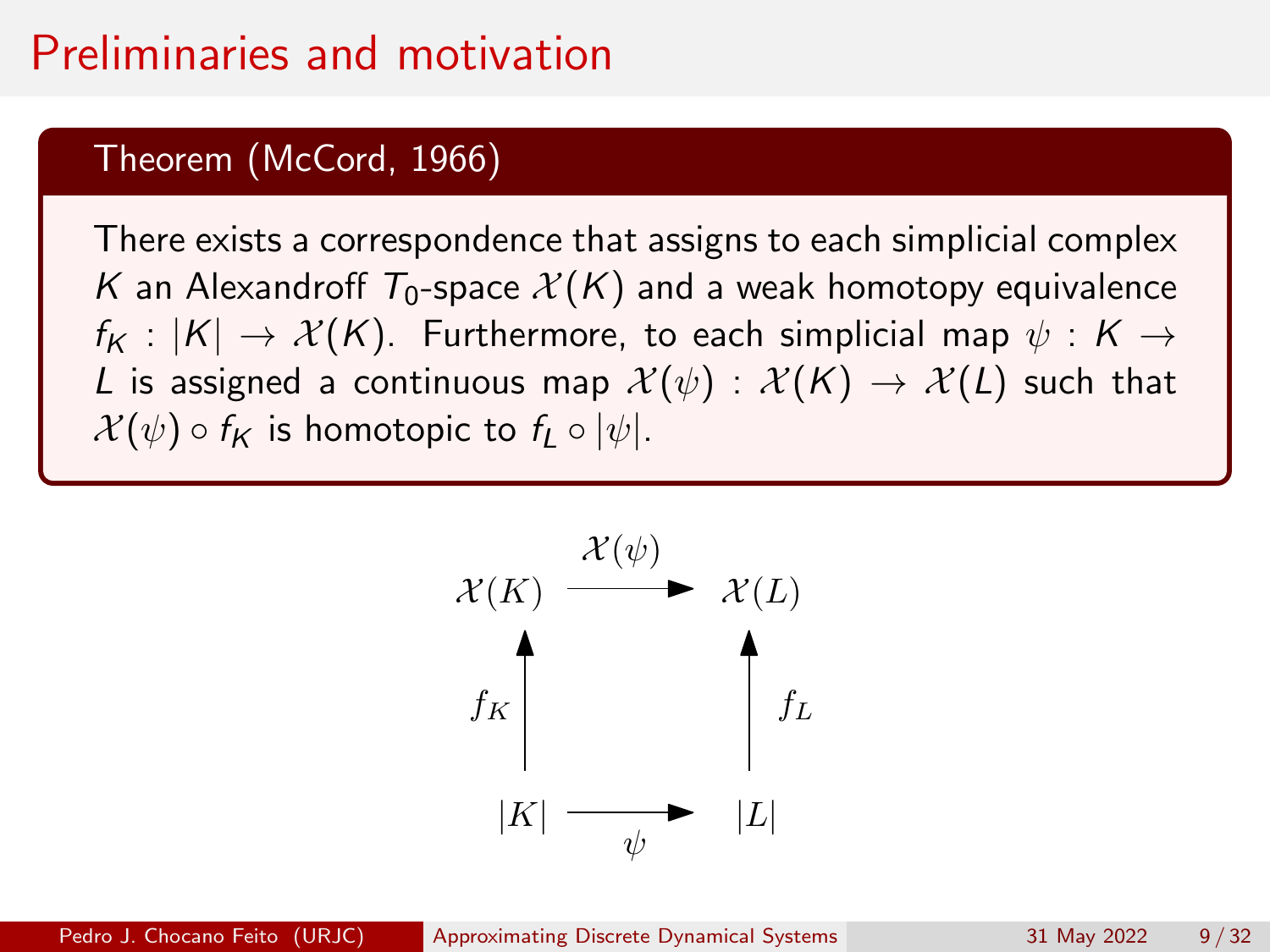Finite barycentric subdivision. Given a finite space  $X$ , the finite barycentric subdivision of  $X$  is defined as  $\mathcal{X}(\mathcal{K}(X)).$  We denote by  $X^n$  the n-th finite barycentric subdivision of  $X$ .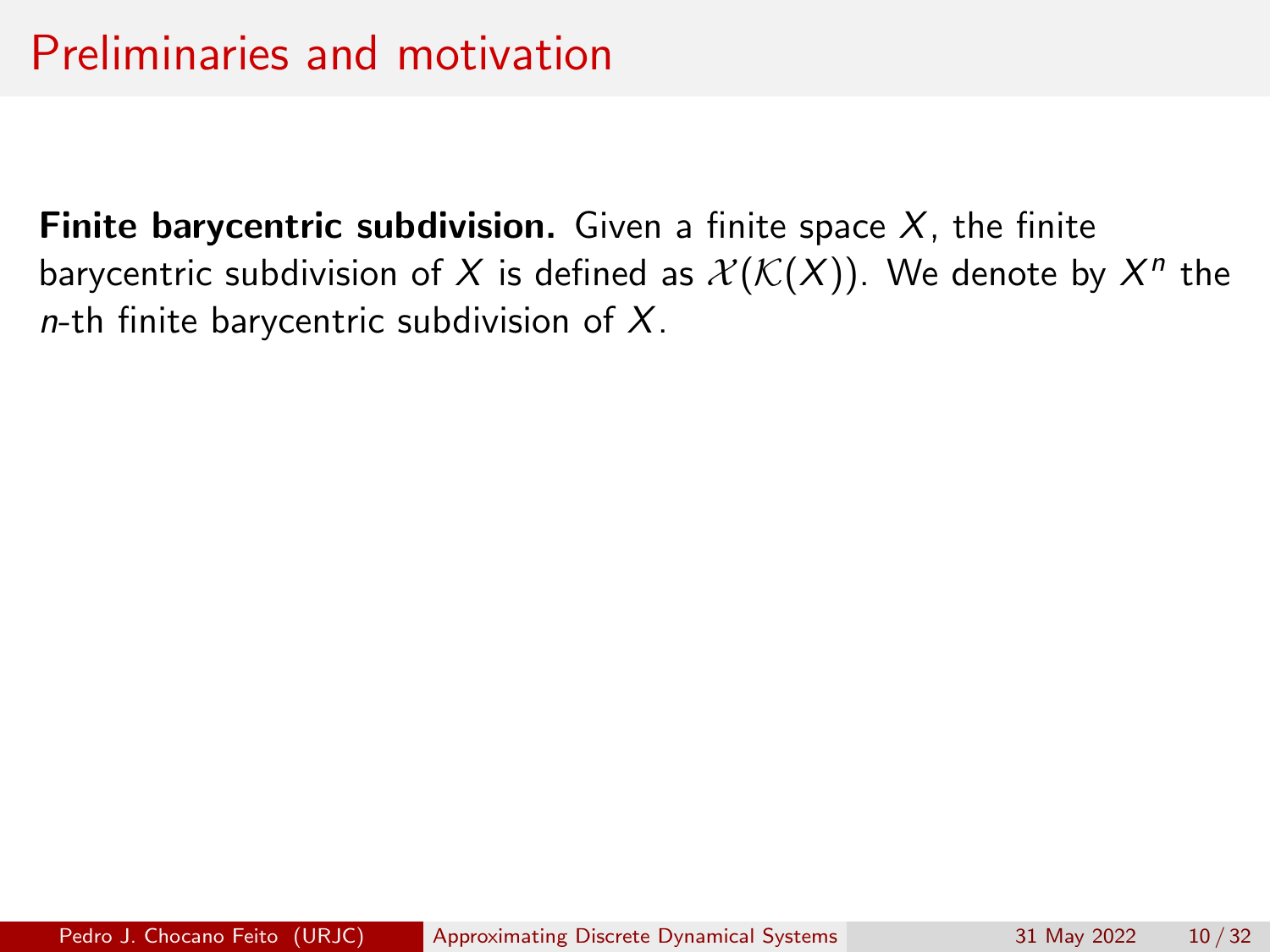**Finite barycentric subdivision.** Given a finite space  $X$ , the finite barycentric subdivision of  $X$  is defined as  $\mathcal{X}(\mathcal{K}(X)).$  We denote by  $X^n$  the  $n$ -th finite barycentric subdivision of X.



There is a natural map  $h: X^1 \to X$  given by  $h(\mathsf{x}_1 < ... < \mathsf{x}_n) = \mathsf{x}_n.$  Then, we can consider  $h_{n,m}: X_m \to X_n$  for every  $m \geq n$ .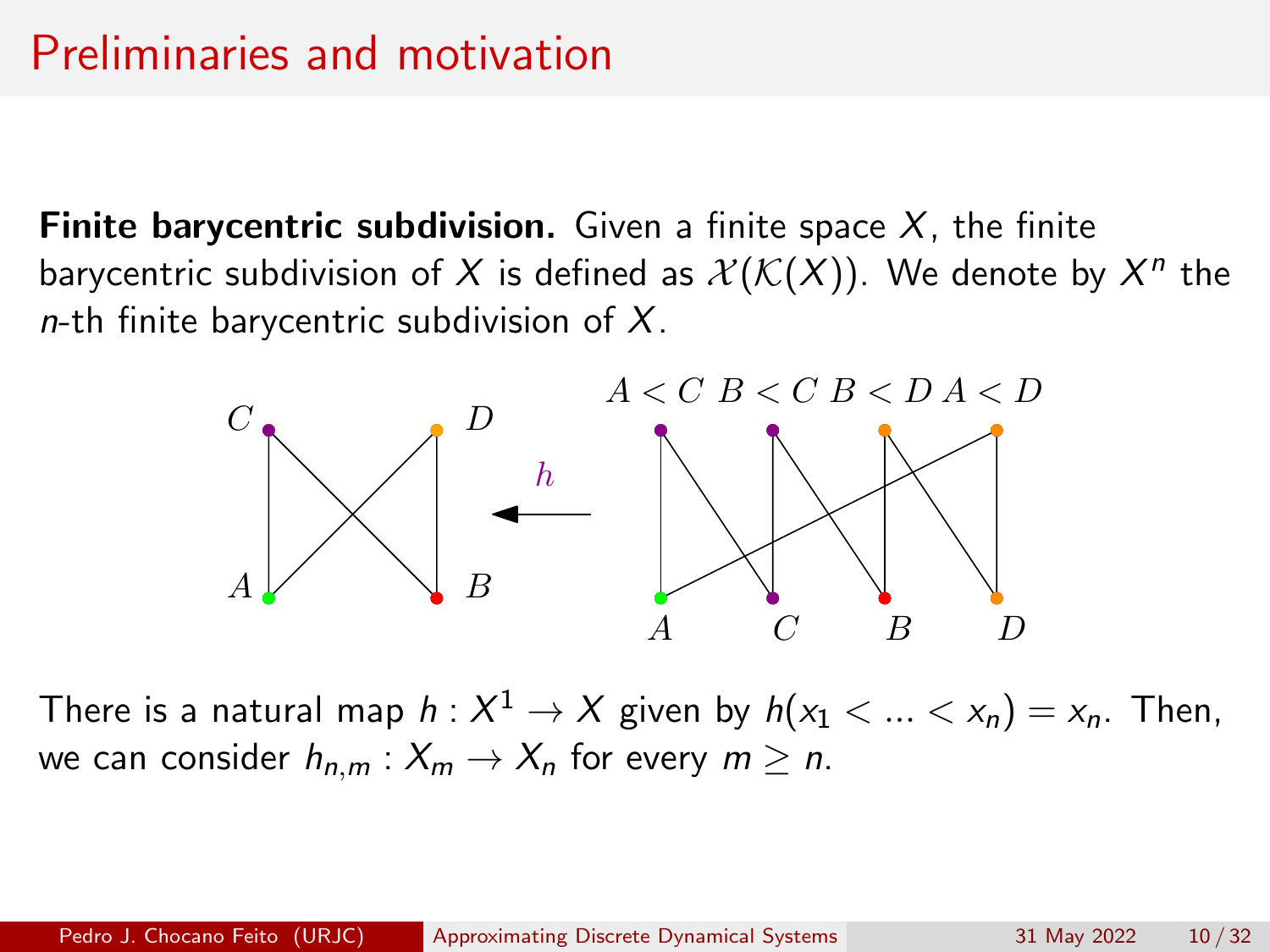Given a simplicial complex K,  $X^0$  denotes  $\mathcal{X}(K)$ . Therefore, there is a natural inverse sequence of finite spaces.

$$
X^0 \leftarrow X^1 \leftarrow X^2 \leftarrow X^3 \leftarrow \cdots
$$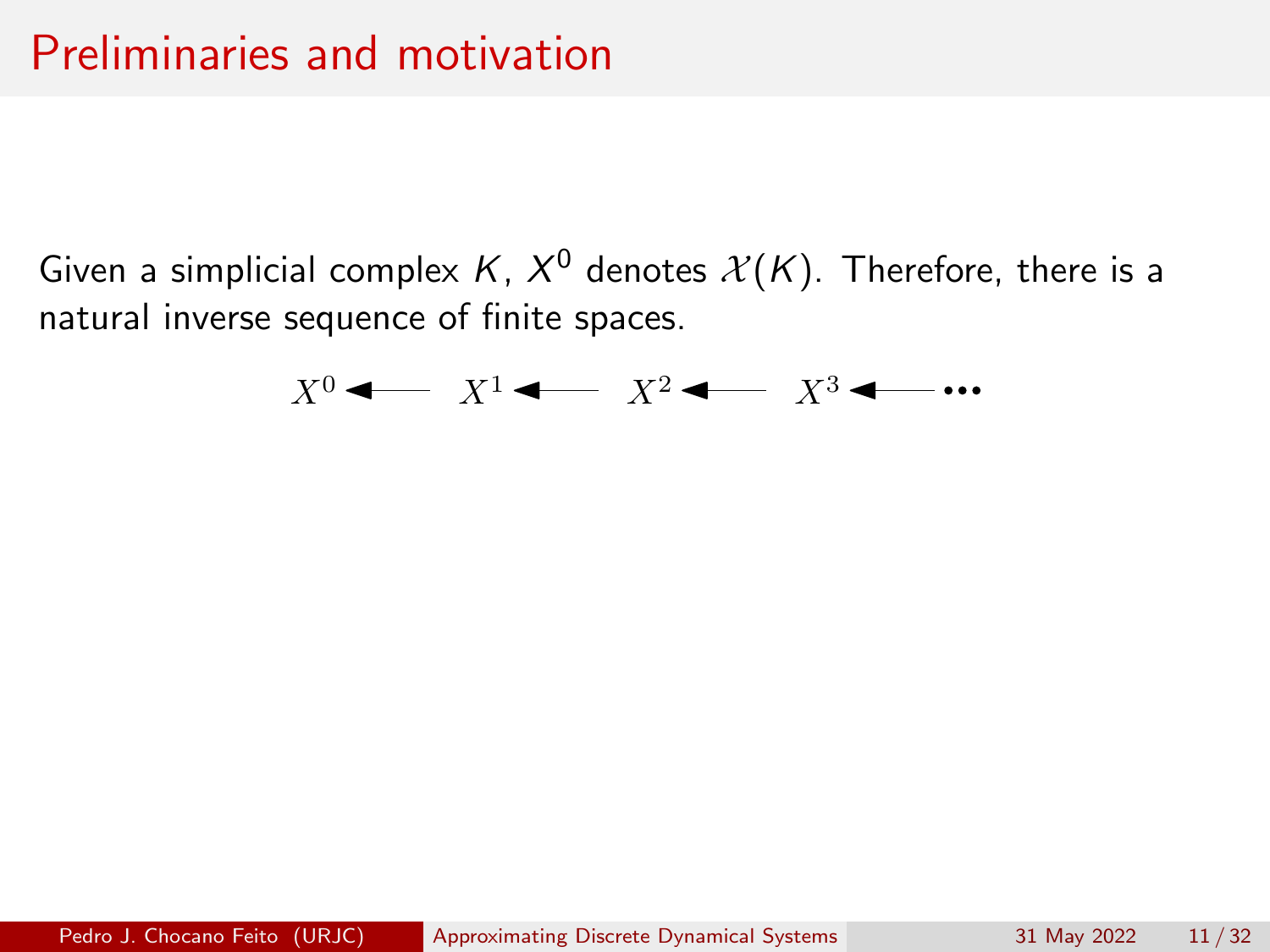Given a simplicial complex K,  $X^0$  denotes  $\mathcal{X}(K)$ . Therefore, there is a natural inverse sequence of finite spaces.

$$
X^0 \leftarrow X^1 \leftarrow X^2 \leftarrow X^3 \leftarrow \cdots
$$

**Example.** Let us consider the unit interval *l*.

$$
\begin{array}{ccc} & I & & X^0 \\ & & \nearrow & \\ & & & \nearrow & \\ & & & & \nearrow \end{array} \begin{array}{c} & & & X^1 \\ & & \nearrow & \\ & & & \nearrow & \\ & & & & \nearrow \end{array} \begin{array}{c} & & X^2 \\ & & \nearrow & \\ & & & \nearrow & \\ & & & \nearrow & \\ & & & & \nearrow \end{array} \begin{array}{c} & & & h_{2,3} \\ & & \searrow & \\ & & \searrow & \\ & & & \searrow & \\ & & & \searrow & \\ & & & & \searrow & \\ & & & & \searrow & \\ & & & & \searrow & \\ & & & & \searrow & \\ & & & & \searrow & \\ & & & & \searrow & \\ & & & & & \searrow & \\ & & & & & \searrow & \\ & & & & & \searrow & \\ & & & & & \searrow & \\ & & & & & & \searrow & \\ & & & & & & \searrow & \\ & & & & & & \searrow & \\ & & & & & & \searrow & \\ & & & & & & \searrow & \\ & & & & & & \searrow & \\ & & & & & & \searrow & \\ & & & & & & & \searrow & \\ & & & & & & & \searrow & \\ & & & & & & & \searrow & \\ & & & & & & & \searrow & \\ & & & & & & & \searrow & \\ & & & & & & & \searrow & \\ & & & & & & & \searrow & \\ & & & & & & & \searrow & \\ & & & & & & & \searrow & \\ & & & & & & & \searrow & \\ & & & & & & & \searrow & \\ & & & & & & & \searrow & \\ & & & & & & & \searrow & \\ & & & & & & & \searrow & \\ & & & & & & & \searrow & \\ & & & & & & & \searrow & \\ & & & & & & & \searrow & \\ & & & & & & & \searrow & \\ & & & & & & & \searrow & \\ & & & & & & & \searrow & \\ & & & & & & & \searrow & \\ & & & & & & & \searrow & \\ & & & & & & & \searrow & \\ & & & & & & & \searrow & \\ & & & & & & & \searrow & \\ & & & & & & & \searrow & \\ & & & & & & & \searrow & \\ & & & & & & & \searrow & \\ & & & & & & & \searrow & \\ & & & & & & & \searrow & \\ & & & & & & & \searrow & \\ & & & & & & & \searrow & \\ & & & & & & & \searrow & \\ & & & & & & & \searrow & \\ & & &
$$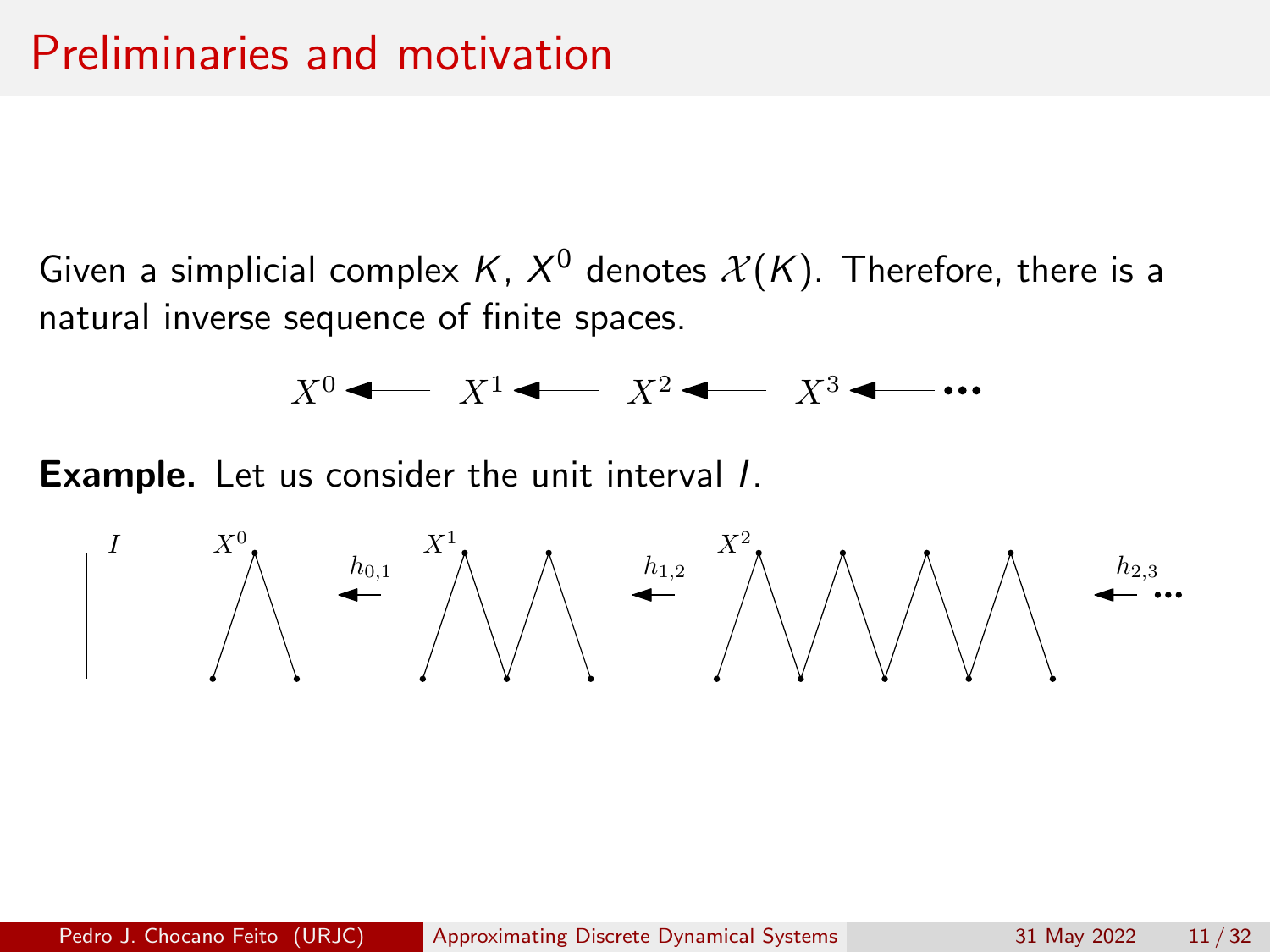### Theorem (Clader, 2009)

Let  $K$  be a compact simplicial complex. The inverse limit of  $(X<sup>n</sup>, h<sub>n,n+1</sub>)$  contains a homeomorphic copy of K, which is a strong deformation retract.

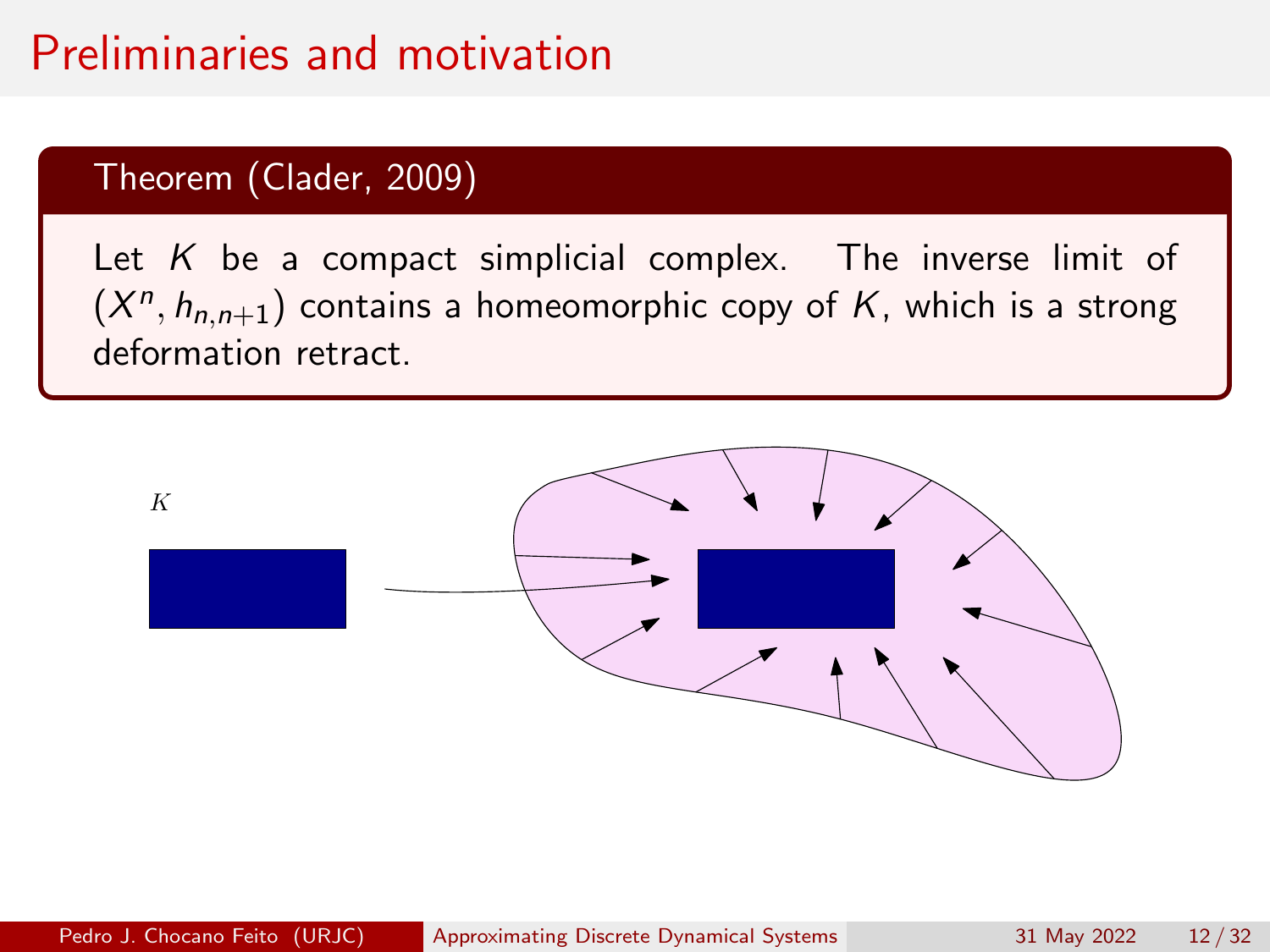### Theorem (Clader, 2009)

Let  $K$  be a compact simplicial complex. The inverse limit of  $(X<sup>n</sup>, h<sub>n,n+1</sub>)$  contains a homeomorphic copy of K, which is a strong deformation retract.



Remark. The same result also holds for compact metric spaces.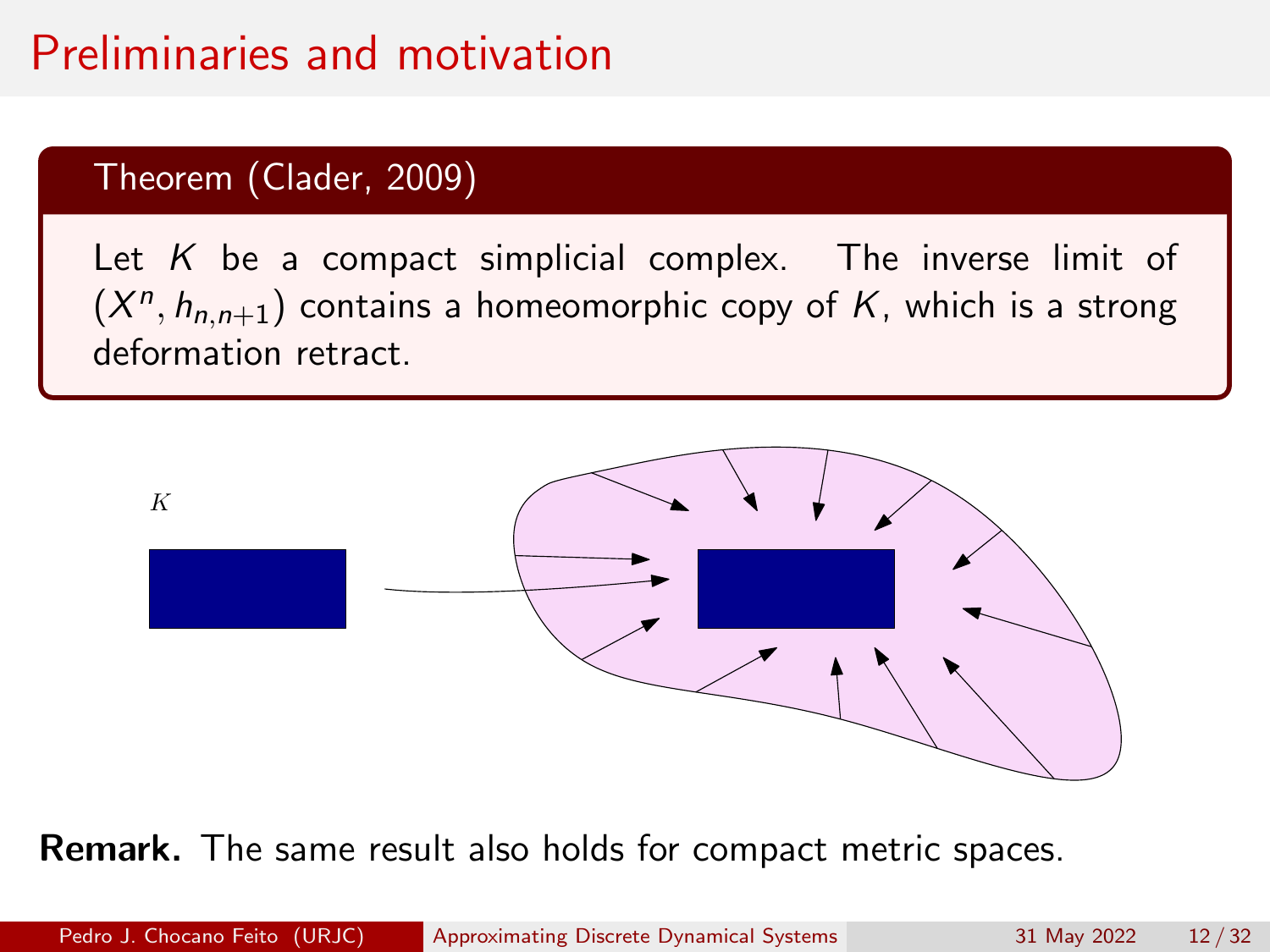### Definition

A dynamical system for a topological space  $X$  consists of a triad  $(\mathbb{T}, X, \varphi)$ , where  $\mathbb{T}$  is usually  $\mathbb{Z}$  or  $\mathbb{R}$  and  $\varphi : \mathbb{T} \times X \to X$  is a continuous function satisfying

1. 
$$
\varphi(0, x) = x
$$
 for every  $x \in X$ .

2. 
$$
\varphi(t+s,x) = \varphi(t,\varphi(s,x))
$$
 for all  $s, t \in \mathbb{T}$  and  $x \in X$ .

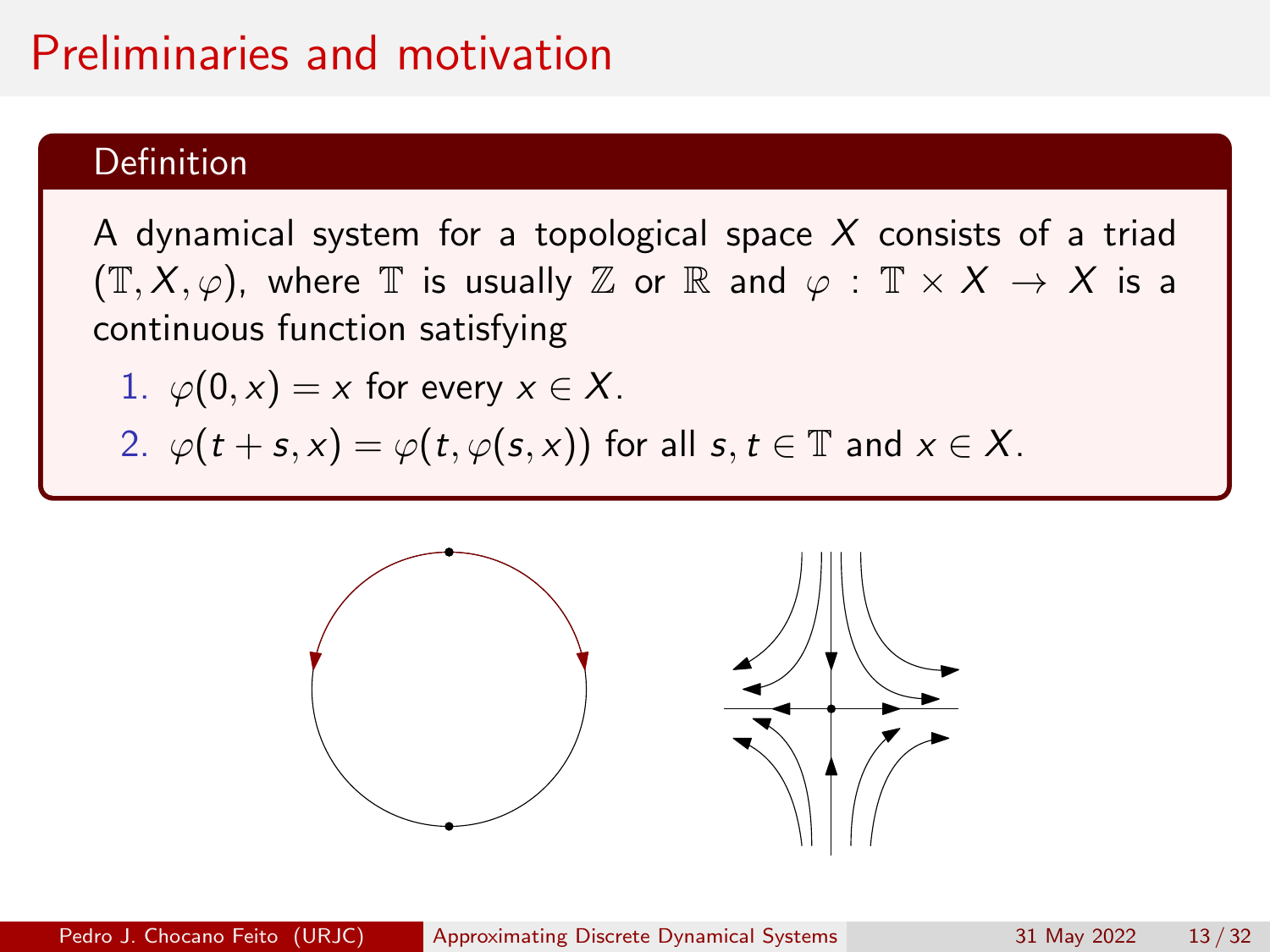Main Idea:

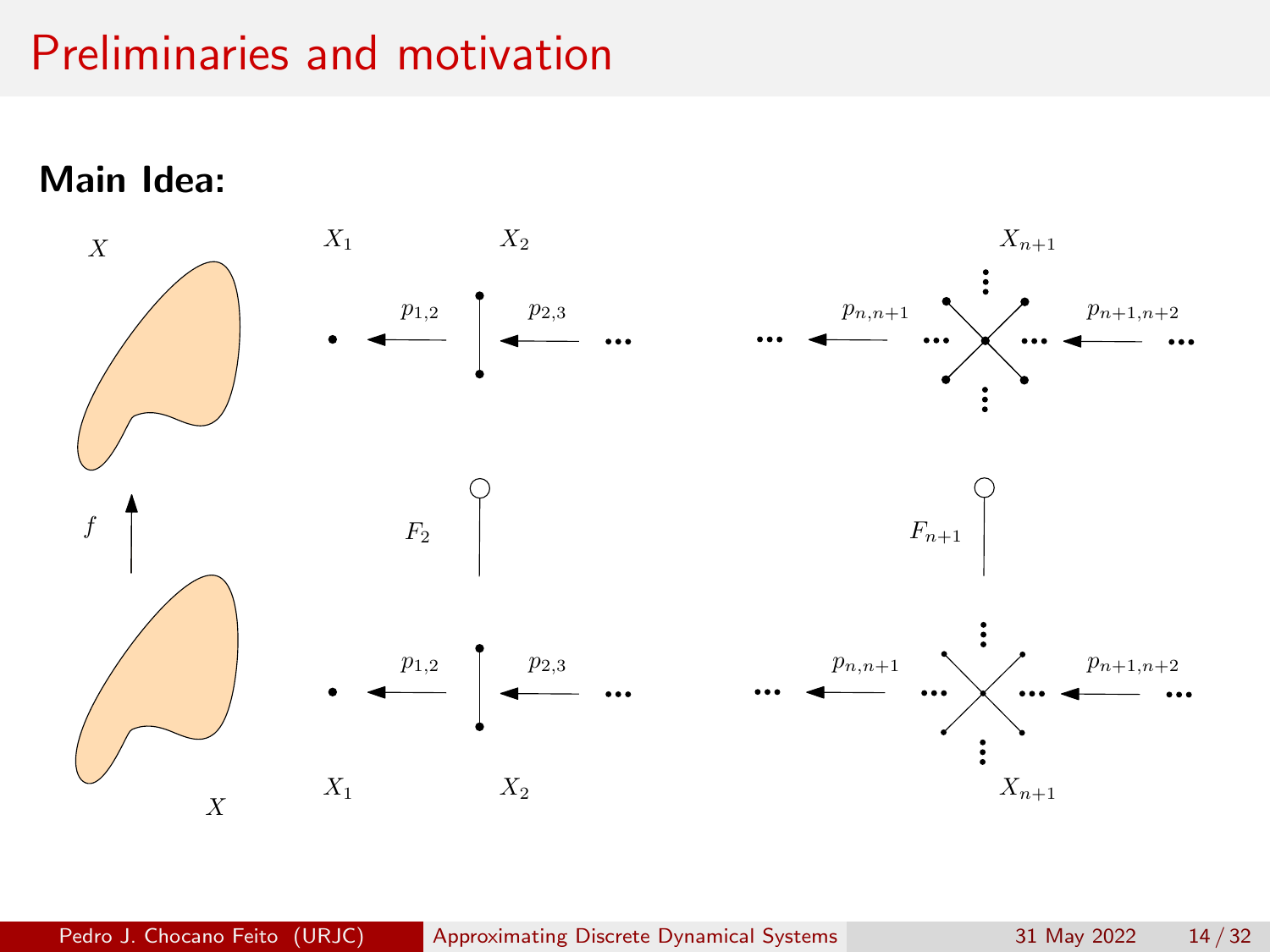#### Proposition

#### Let A be a finite space.

- **•** If  $(\mathbb{R}, A, \varphi)$  is a continuous dynamical system, then  $\varphi$  is trivial.
- If  $(\mathbb{Z}, A, \varphi)$  is a discrete dynamical system, there exists  $n \in \mathbb{N}$ such that  $\varphi^n = id$ .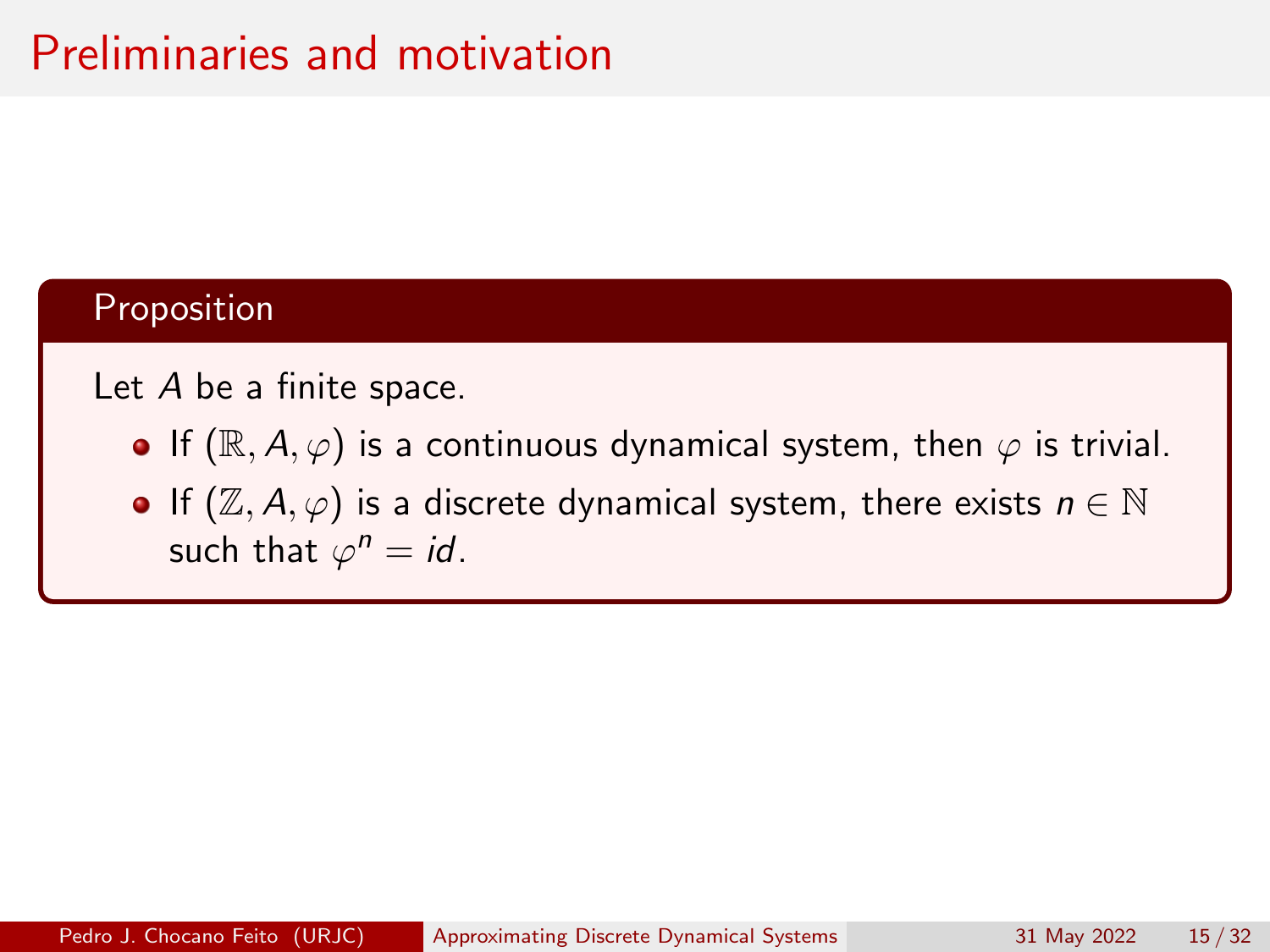### Proposition

Let A be a finite space.

- **•** If  $(\mathbb{R}, A, \varphi)$  is a continuous dynamical system, then  $\varphi$  is trivial.
- If  $(\mathbb{Z}, A, \varphi)$  is a discrete dynamical system, there exists  $n \in \mathbb{N}$ such that  $\varphi^n = id$ .

Consider Multivalued maps to define dynamical systems.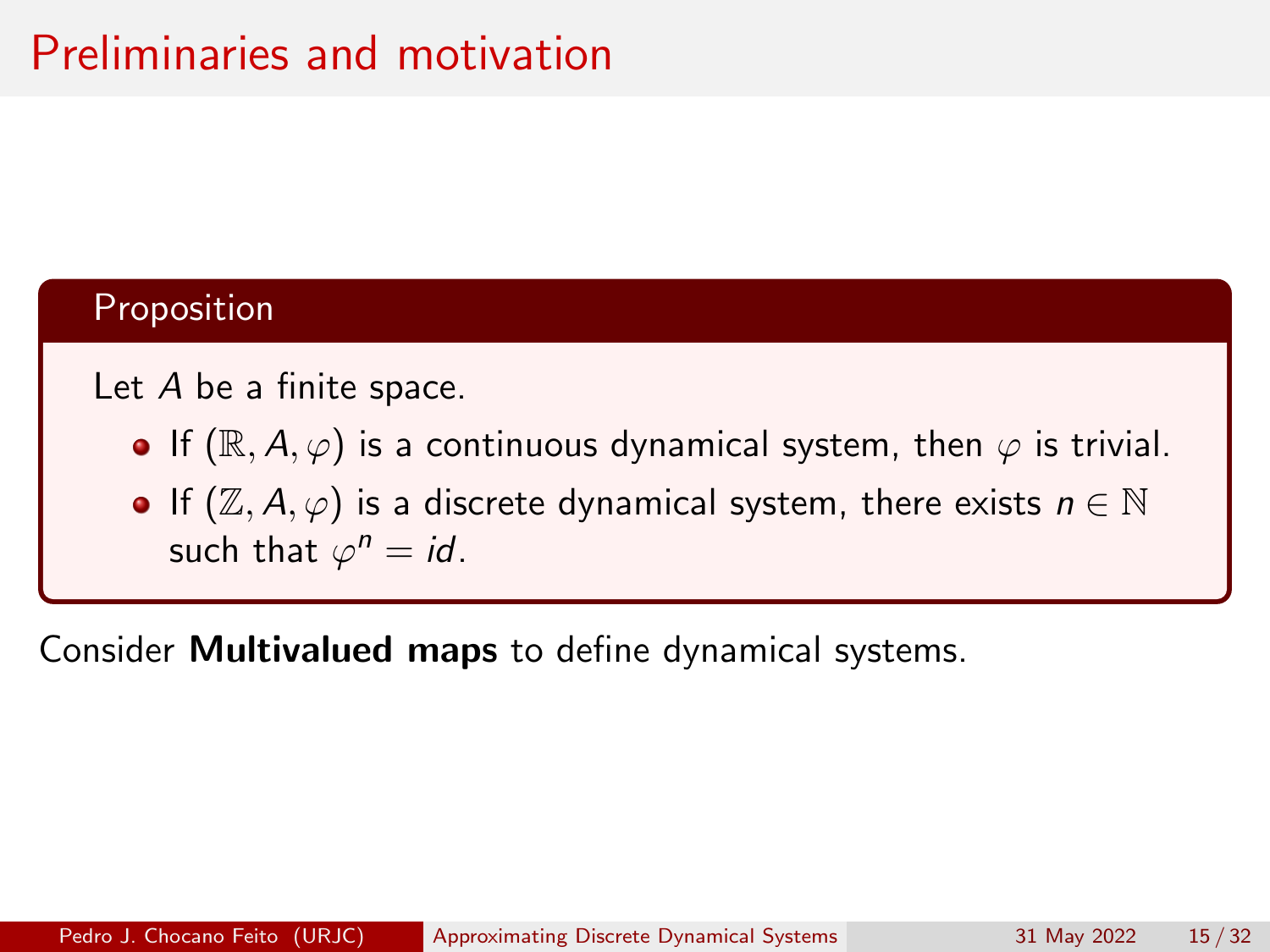We say that a topological space X is **acyclic** if the homology groups in all dimensions of  $X$  are isomorphic to the corresponding homology groups of a point.

#### Definition

Given a continuous map  $f : X \rightarrow Y$  between two finite spaces, we say that f is a Vietoris-like map if for every chain  $y_1 < y_2 < ... < y_n$ in Y we get that  $\bigcup_{i=1}^n f^{-1}(y_i)$  is acyclic.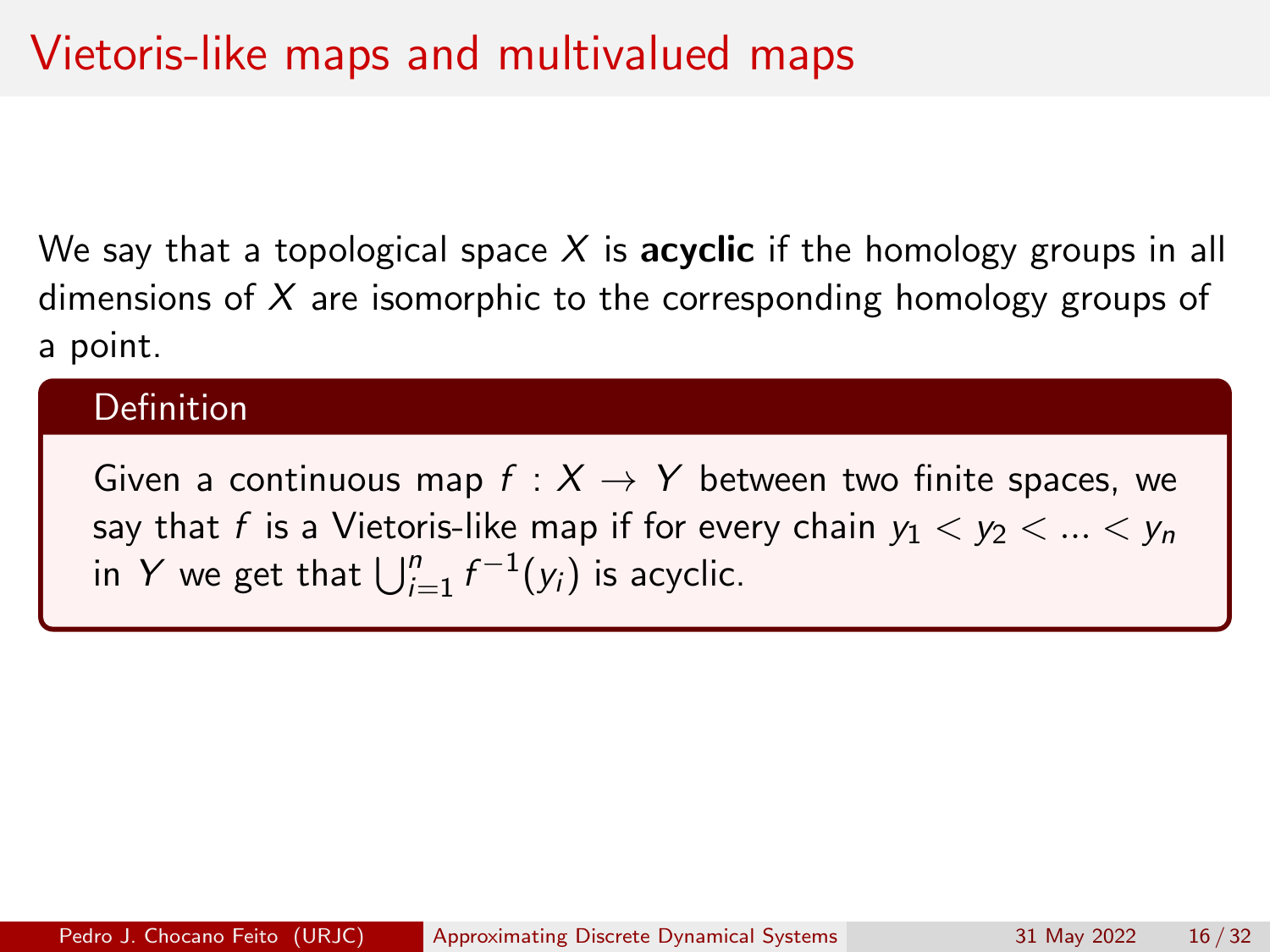We say that a topological space X is **acyclic** if the homology groups in all dimensions of  $X$  are isomorphic to the corresponding homology groups of a point.

#### Definition

Given a continuous map  $f : X \rightarrow Y$  between two finite spaces, we say that f is a Vietoris-like map if for every chain  $y_1 < y_2 < ... < y_n$ in Y we get that  $\bigcup_{i=1}^n f^{-1}(y_i)$  is acyclic.

Example. Every homeomorphism is a Vietoris-like map. Indeed,  $f: X \to X$  is a Vietoris-like map if and only if f is a homeomorphism.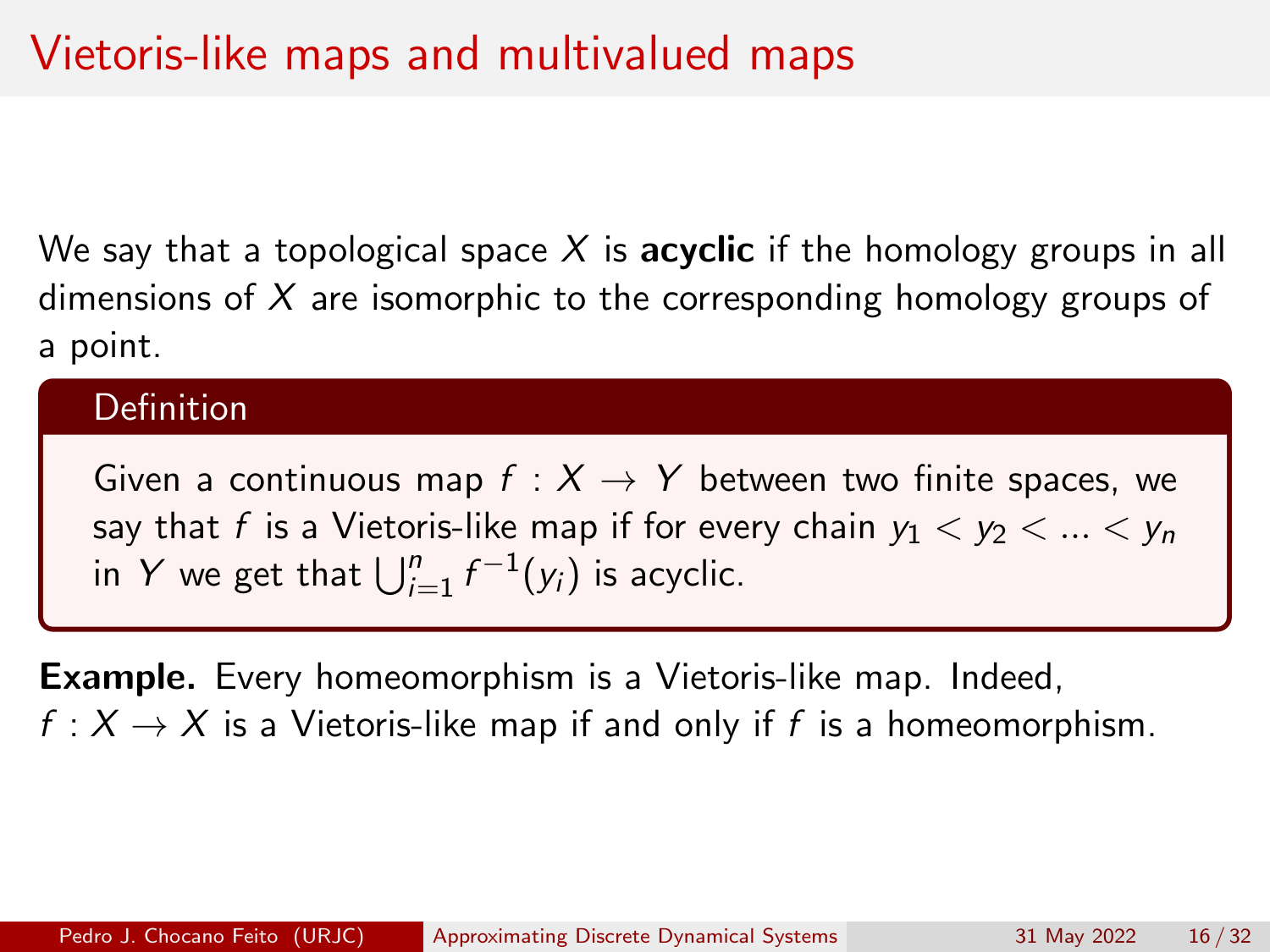#### Theorem

If  $f : X \to Y$  is a Vietoris-like map, then f induces isomorphisms in all homology groups.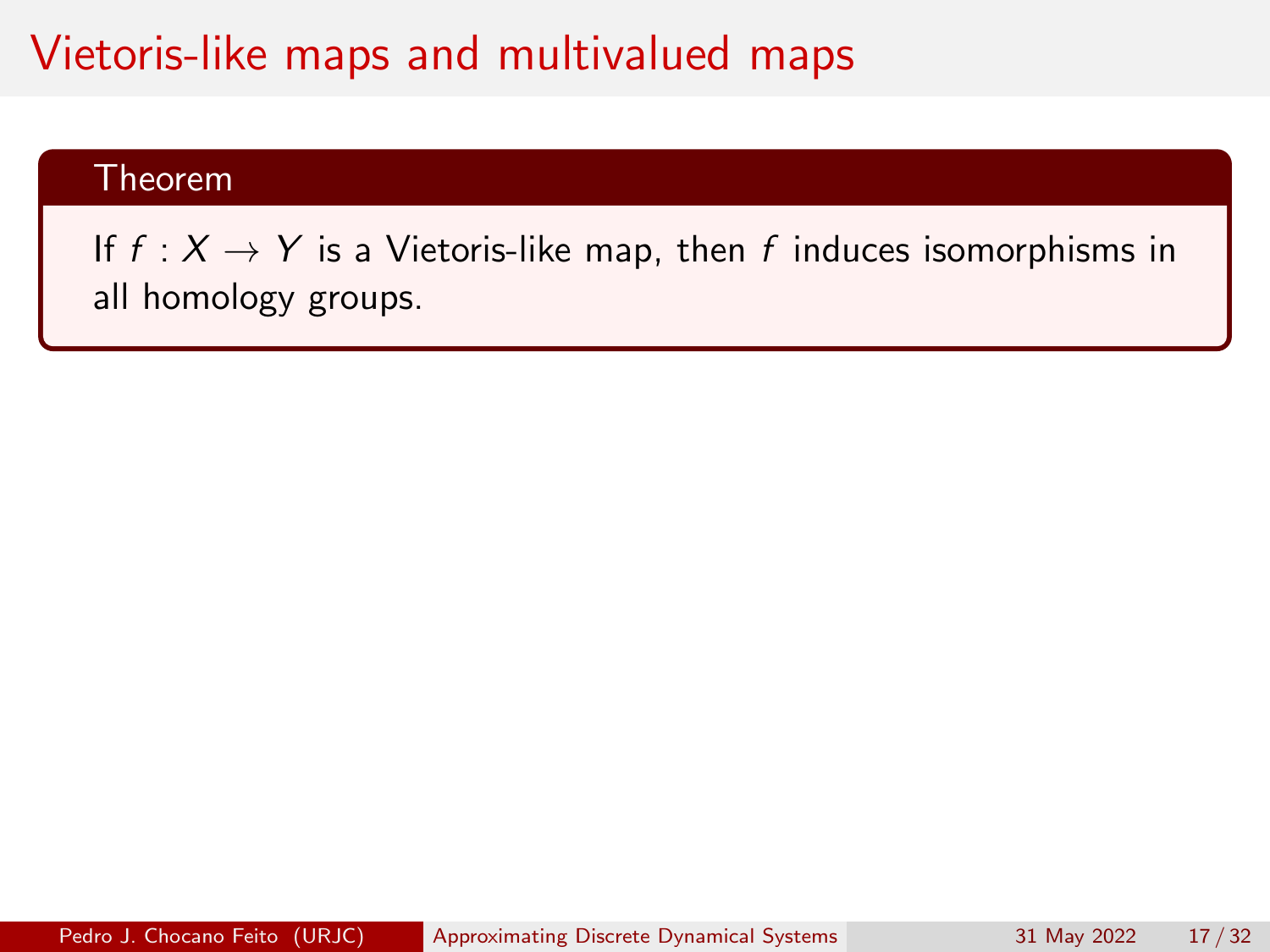#### Theorem

If  $f: X \to Y$  is a Vietoris-like map, then f induces isomorphisms in all homology groups.

#### Some properties of Vietoris-like maps

Let  $f: X \to Y$  and  $g: Y \to Z$  be continuous maps between finite spaces.

- If f and g are Vietoris-like maps, then  $g \circ f : X \to Z$  is a Vietoris-like map.
- If f and  $g \circ f$  are Vietoris-like maps, then g is a Vietoris-like map.
- The 2-out-of-3 property does not hold for Vietoris-like maps.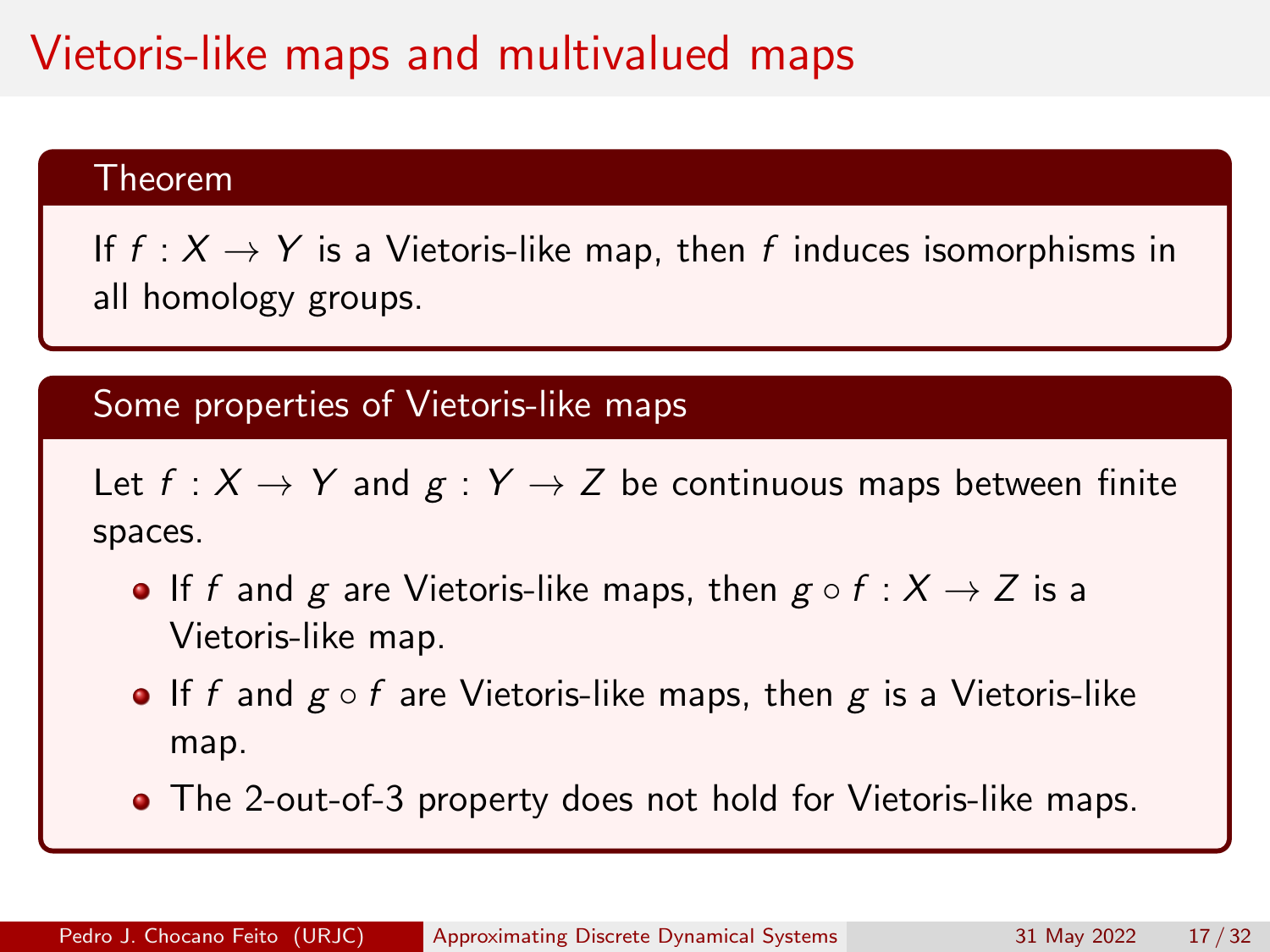#### Definition

Let  $F : X \rightarrow Y$  be a mutlivalued map between finite spaces. We say that  $F$  is a Vietoris-like multivalued map if the projection  $p$  onto the first coordinate from the graph of  $\Gamma(F)$  is a Vietoris-like map.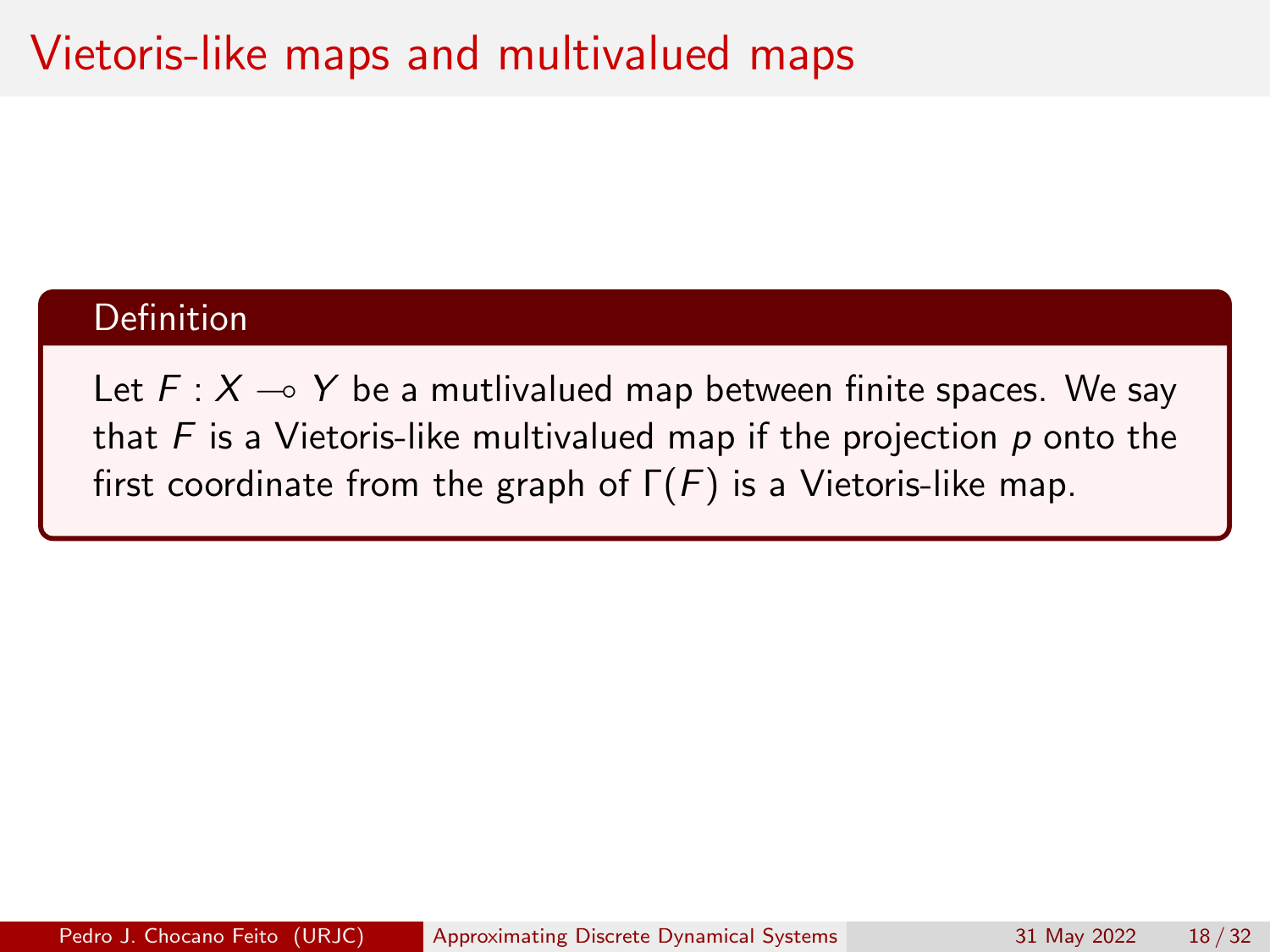#### Definition

Let  $F : X \rightarrow Y$  be a mutlivalued map between finite spaces. We say that  $F$  is a Vietoris-like multivalued map if the projection  $p$  onto the first coordinate from the graph of  $\Gamma(F)$  is a Vietoris-like map.

 $\sf{Remark.}$   $\;F_*: H_*(X) \to H_*(Y)$  is given by  $q_* \circ \rho_*^{-1}$ , where  $q: \Gamma(F) \to Y$ is the projection onto the second coordinate.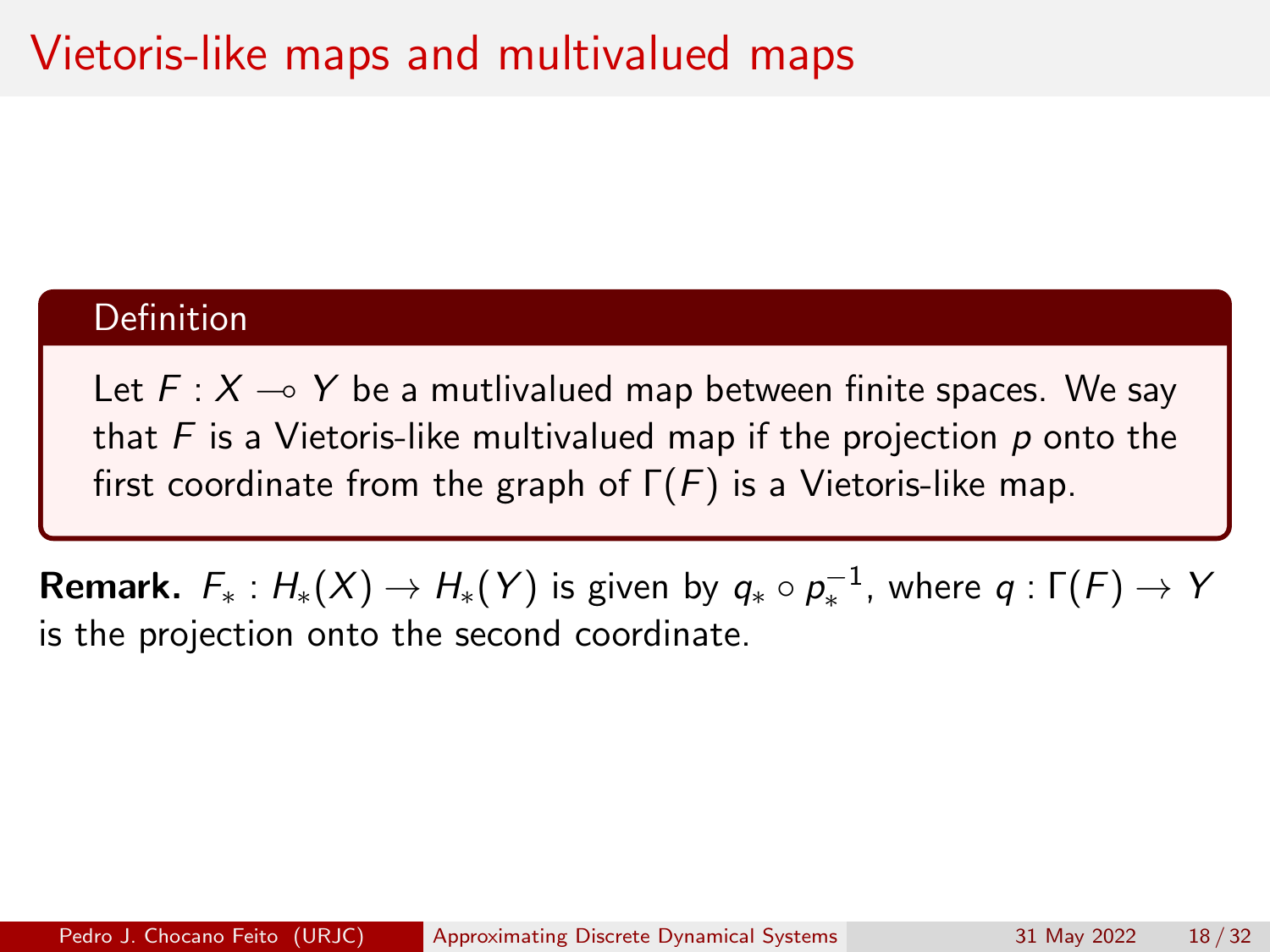#### **Examples**

- Let  $f: X \to Y$  be a continuous map. If we consider f as a multivalued map, then  $f$  is a Vietoris-like multivalued map since  $p : \Gamma(f) \to X$  is a homeomorphism. Moreover,  $f_* = q_* \circ p_*^{-1}.$
- If  $f : X \to Y$  is a Vietoris-like map, then  $F : Y \to X$  given by  $F(y) = f^{-1}(y)$  is a Vietoris-like multivalued map.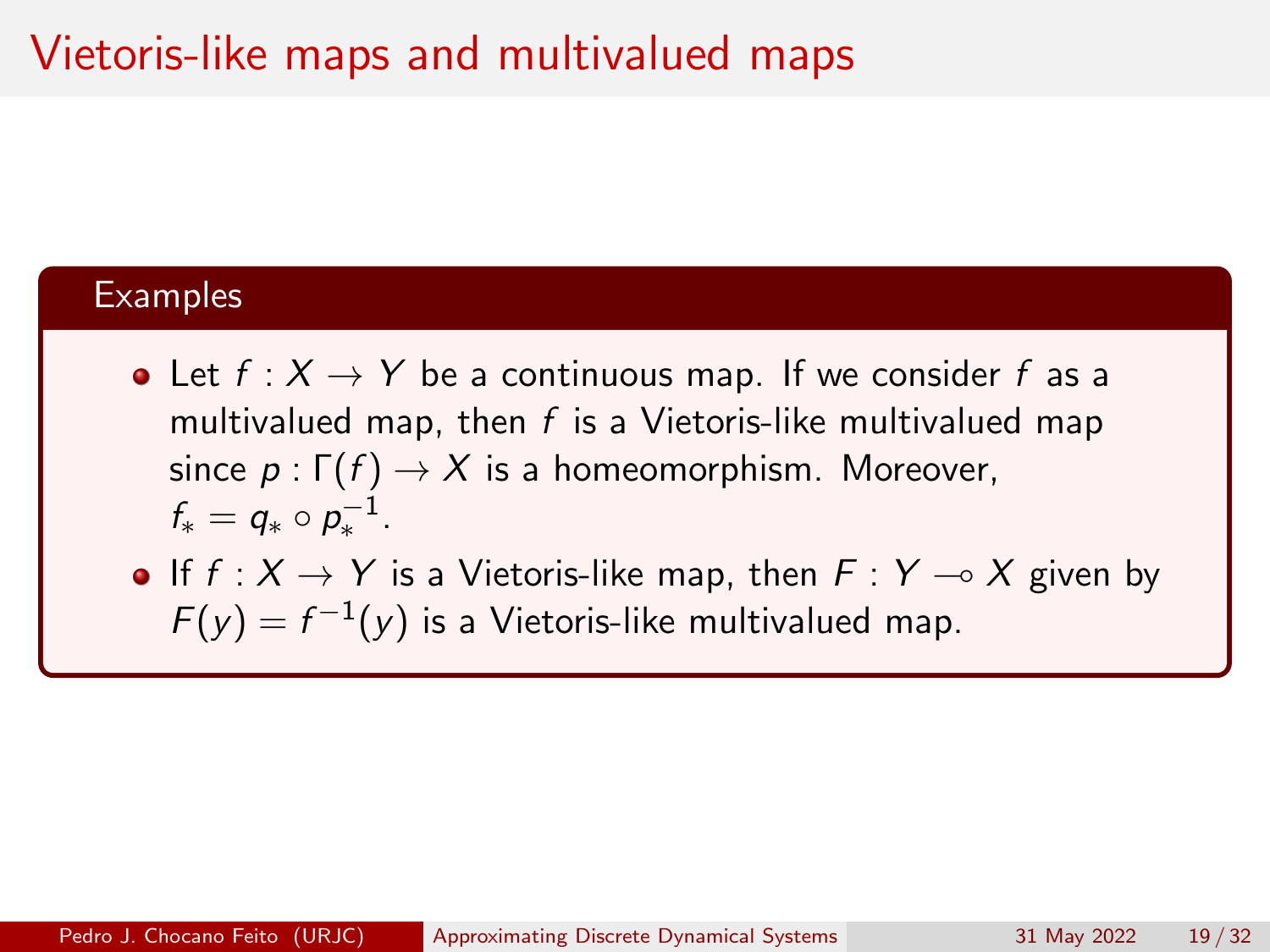# A Coincidence theorem and consequences

**Lefschetz number.** Let  $f : X \to X$  be a continuous map, where X is a finite space. The lefschetz number of  $f$  is given by

$$
\Lambda(f)=\sum_{i=0}(-1)^{i}tr(f_{*}:H_{i}(X)\rightarrow H_{i}(X)),
$$

where tr denotes the trace and  $f_*$  denotes the linear map induced by f on the torsion-free part of the homology of  $X$ .

#### Theorem

Let  $f, g: X \to Y$  be continuous maps between finite spaces, where  $f$  is a Vietoris-like map. If  $\mathsf{N}(g_\ast \circ f_\ast^{-1}) \neq 0$ , then there exists  $x \in \mathcal{X}$ such that  $f(x) = g(x)$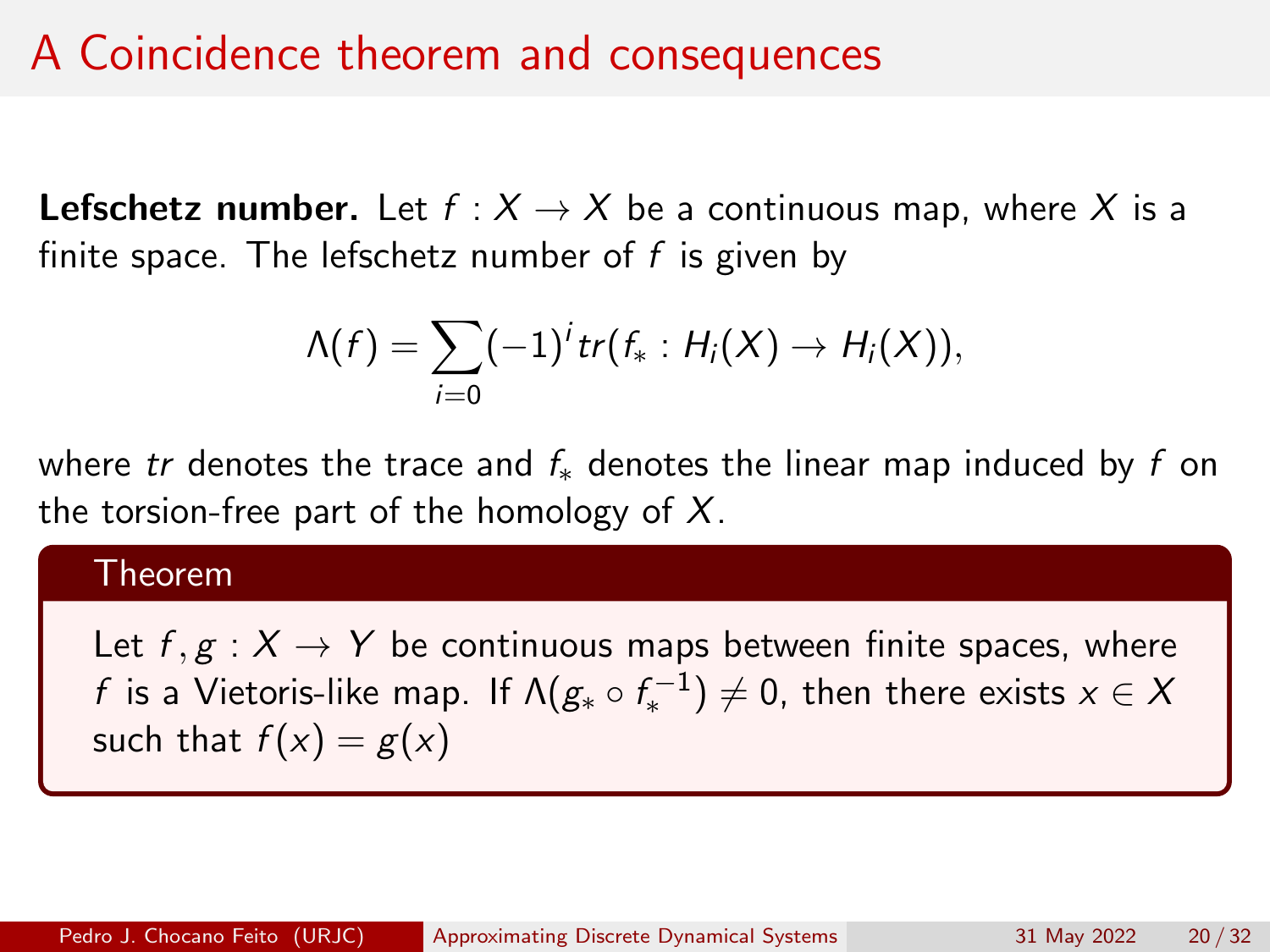### Lefschetz fixed point theorem

#### Lefschetz fixed point theorem for multivalued maps

Let X be a finite space. If  $F : X \rightarrow X$  is a Vietoris-like multivalued map and  $\Lambda(F_*) = q_* \circ p_*^{-1} \neq 0$ , then there exists  $x \in X$  with  $x \in F(x)$ .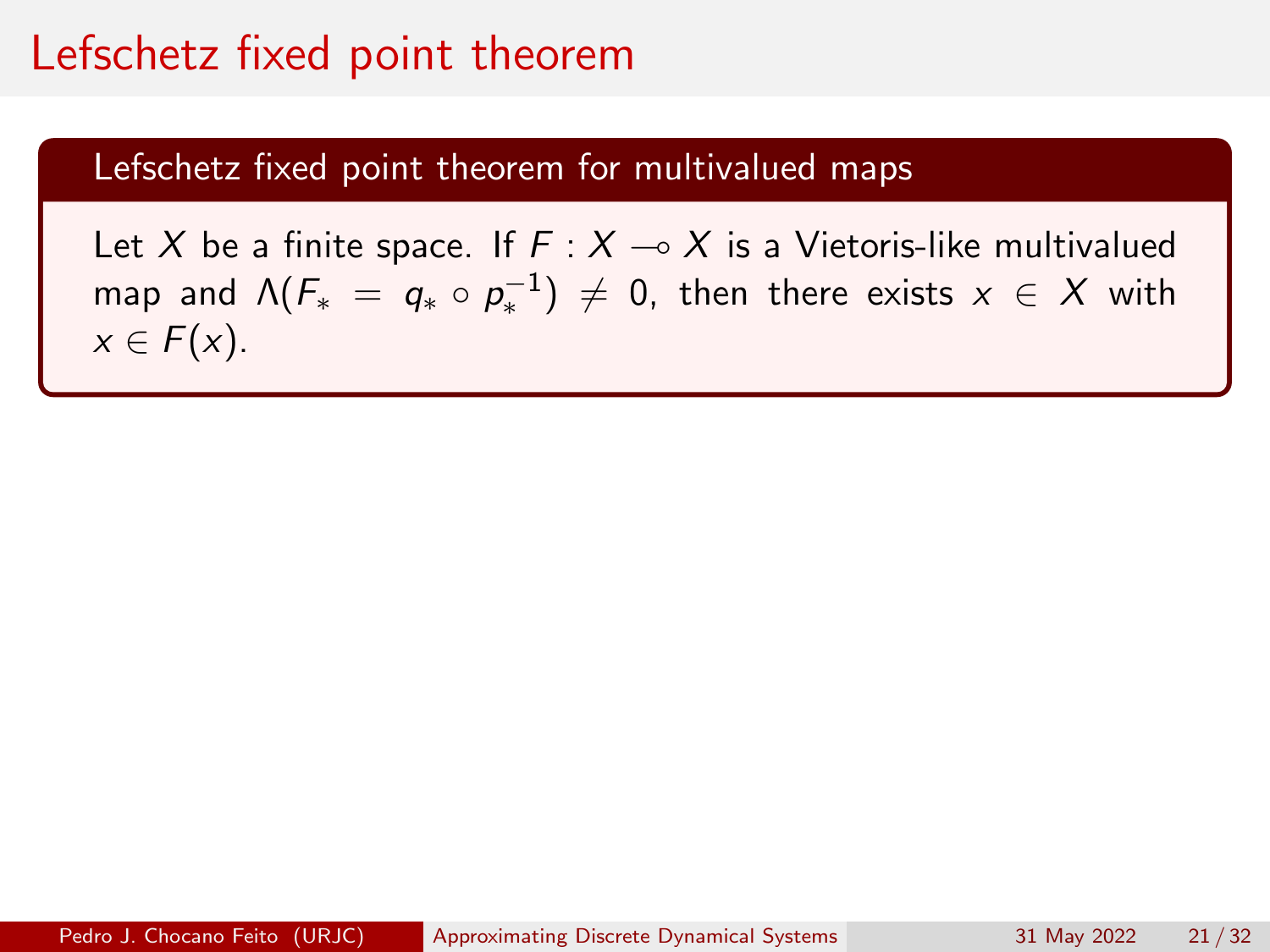### Lefschetz fixed point theorem

#### Lefschetz fixed point theorem for multivalued maps

Let X be a finite space. If  $F : X \rightarrow X$  is a Vietoris-like multivalued map and  $\Lambda(F_*) = q_* \circ p_*^{-1} \neq 0$ , then there exists  $x \in X$  with  $x \in F(x)$ .

#### Theorem

Let  $F : X \multimap X$  be a multivalued map, where X is a finite space. Suppose that  $F = G_n \circ \cdots \circ G_0$ , where  $G_i : Y_i \to Y_{i+1}$ ,  $Y_0 = Y_{n+1} =$  $X$ ,  $Y_i$  is a finite space and  $G_i$  is a Vietoris-like multivalued map. If  $\Lambda(G_{n*}\circ\cdots\circ G_{0*})\neq 0$ , then there exists a point  $x\in X$  such that  $x \in F(x)$ .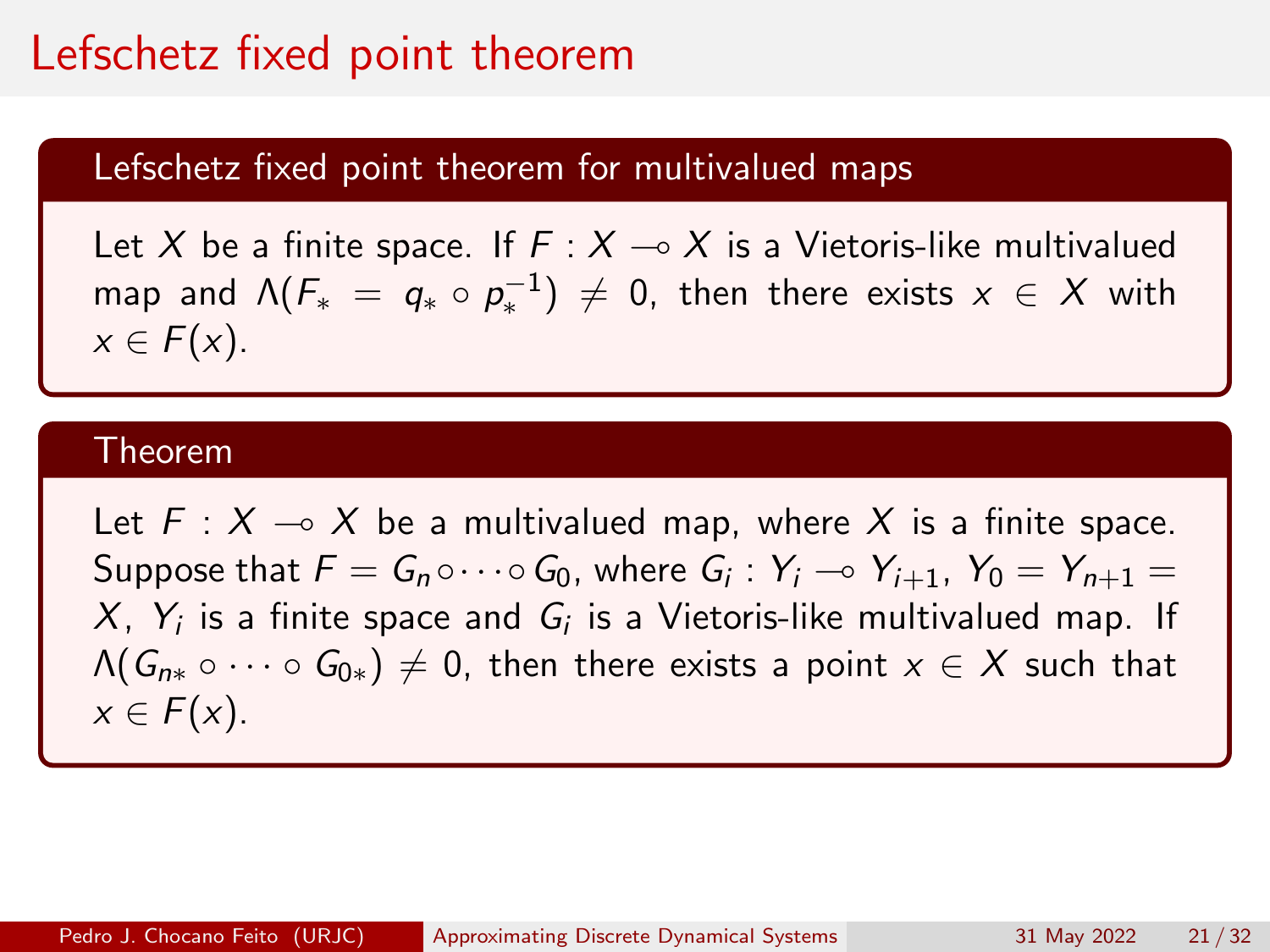# Lefschetz fixed point theorem

#### Lefschetz fixed point theorem for multivalued maps

Let X be a finite space. If  $F : X \rightarrow X$  is a Vietoris-like multivalued map and  $\Lambda(F_*) = q_* \circ p_*^{-1} \neq 0$ , then there exists  $x \in X$  with  $x \in F(x)$ .

#### Theorem

Let  $F : X \multimap X$  be a multivalued map, where X is a finite space. Suppose that  $F = G_n \circ \cdots \circ G_0$ , where  $G_i : Y_i \to Y_{i+1}$ ,  $Y_0 = Y_{n+1} =$  $X$ ,  $Y_i$  is a finite space and  $G_i$  is a Vietoris-like multivalued map. If  $\Lambda(G_{n*}\circ\cdots\circ G_{0*})\neq 0$ , then there exists a point  $x\in X$  such that  $x \in F(x)$ .

Remark. Not every multivalued map may be expressed as a composition of Vietoris-like multivalued maps.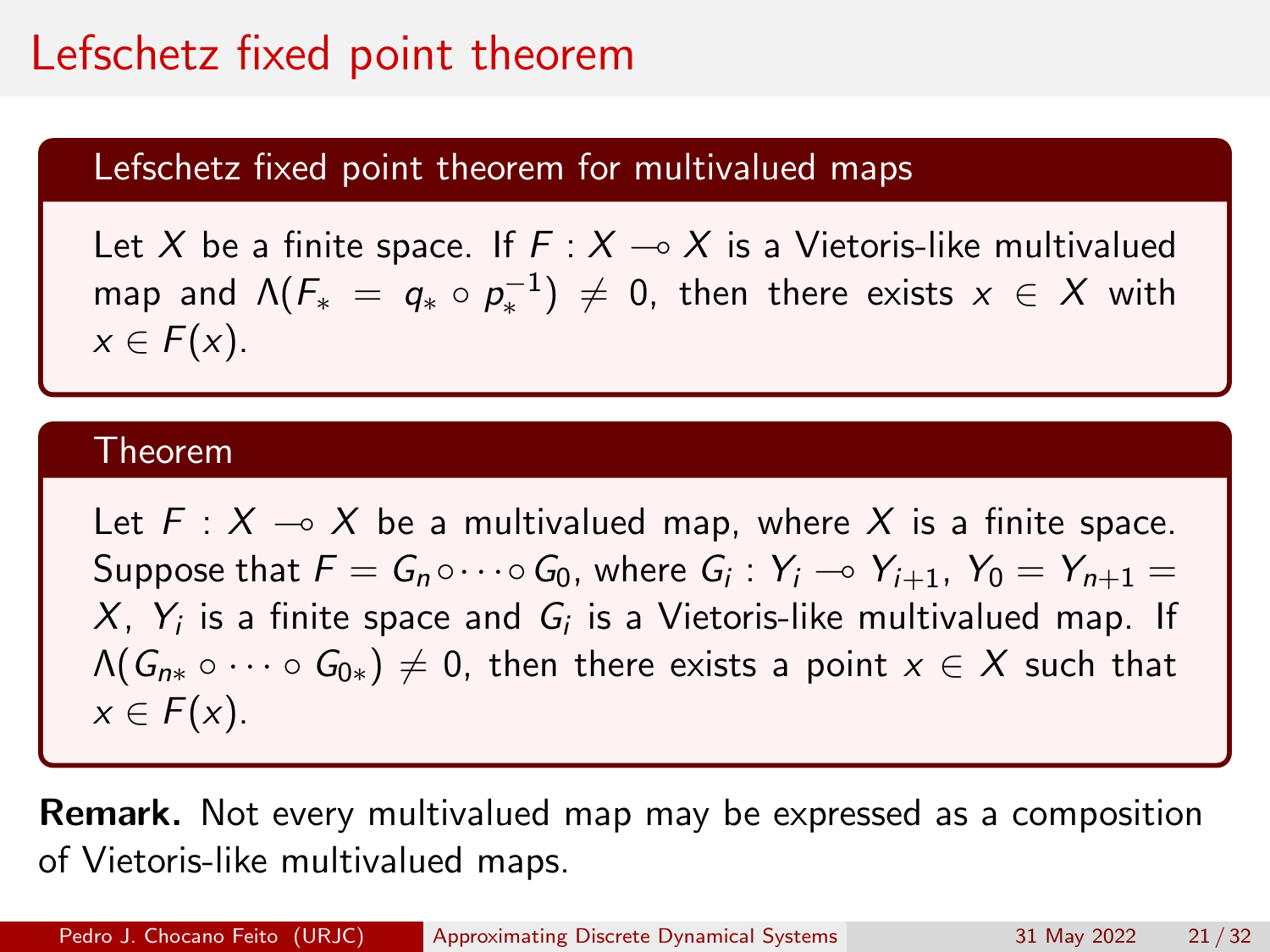Recall that given a finite space  $\mathcal{X}^0$  we may consider the following inverse sequence

$$
X^{0} \xleftarrow{h_{0,1}} X^{1} \xleftarrow{h_{1,2}} X^{2} \xleftarrow{h_{2,3}} X^{3} \xleftarrow{h_{3,4}} \cdots X^{n} \xleftarrow{h_{n,n+1}} X^{n+1} \xleftarrow{h_{n+1,n+2}} \cdots
$$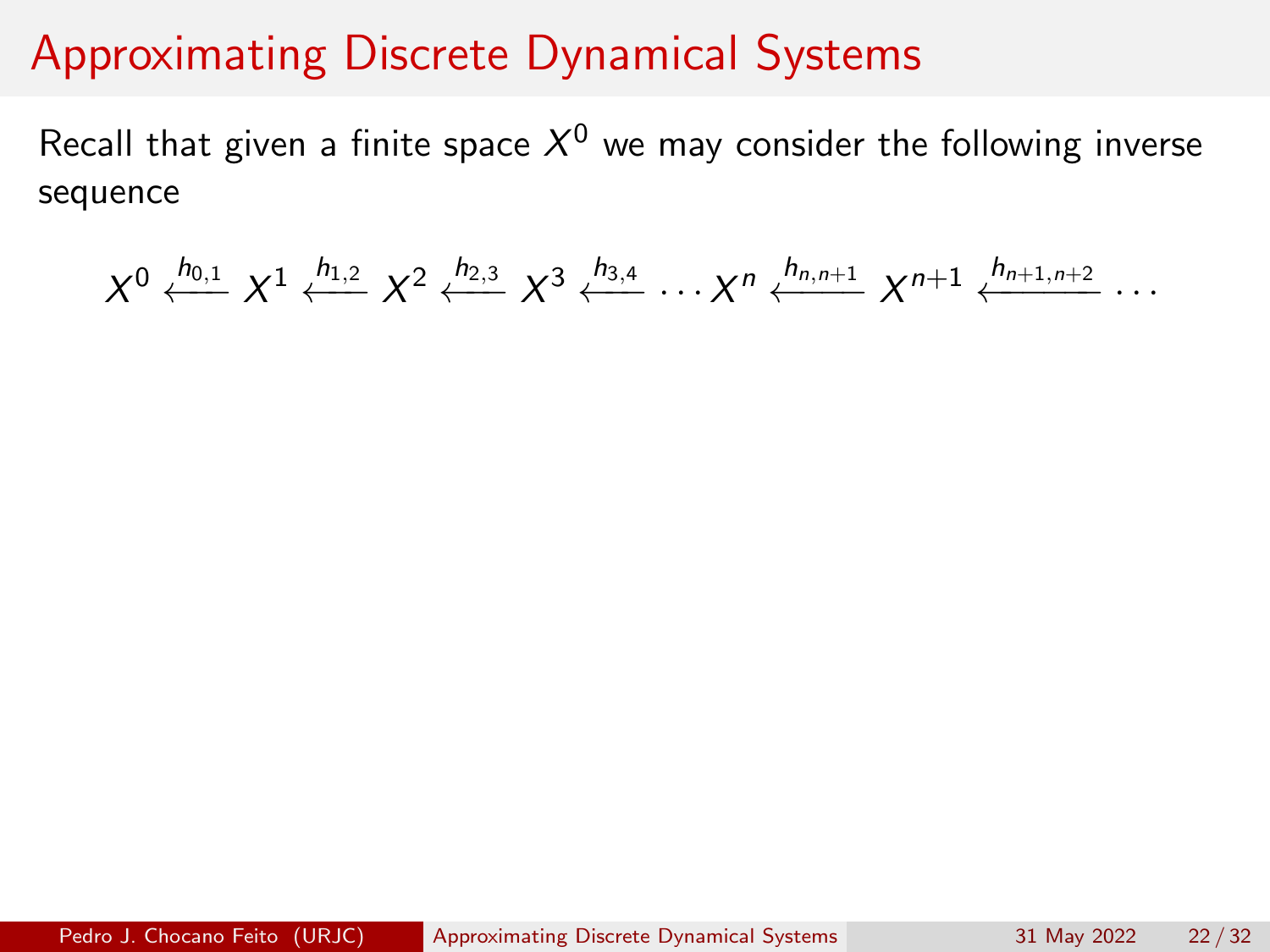Recall that given a finite space  $\mathcal{X}^0$  we may consider the following inverse sequence

$$
X^{0} \xleftarrow{h_{0,1}} X^{1} \xleftarrow{h_{1,2}} X^{2} \xleftarrow{h_{2,3}} X^{3} \xleftarrow{h_{3,4}} \cdots X^{n} \xleftarrow{h_{n,n+1}} X^{n+1} \xleftarrow{h_{n+1,n+2}} \cdots
$$

#### Proposition

Let X be a finite space and  $m \ge n$ . Then  $h_{n,m}: X^m \to X^n$  is a Vietoris-like map which induces the identity in homology.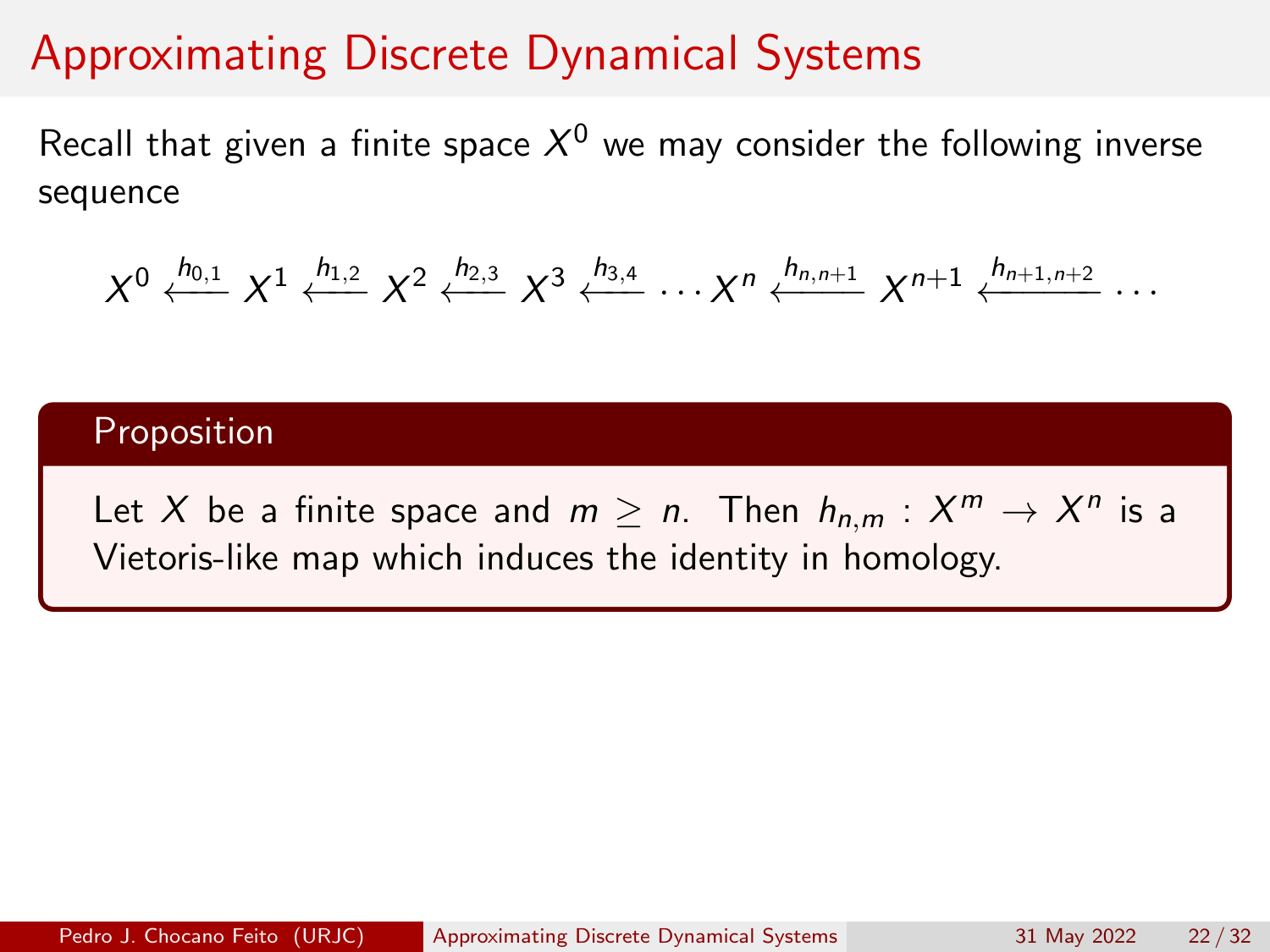Recall that given a finite space  $\mathcal{X}^0$  we may consider the following inverse sequence

$$
X^{0} \xleftarrow{h_{0,1}} X^{1} \xleftarrow{h_{1,2}} X^{2} \xleftarrow{h_{2,3}} X^{3} \xleftarrow{h_{3,4}} \cdots X^{n} \xleftarrow{h_{n,n+1}} X^{n+1} \xleftarrow{h_{n+1,n+2}} \cdots
$$

#### Proposition

Let X be a finite space and  $m \ge n$ . Then  $h_{n,m}: X^m \to X^n$  is a Vietoris-like map which induces the identity in homology.

#### **Corollary**

Let X be a finite space and  $m \ge n$ . Then  $H_{m,n} : X^n \to X^m$ , defined by  $H(x) = h^{-1}(x)$ , is a Vietoris-like multivalued map which induces the identity in homology.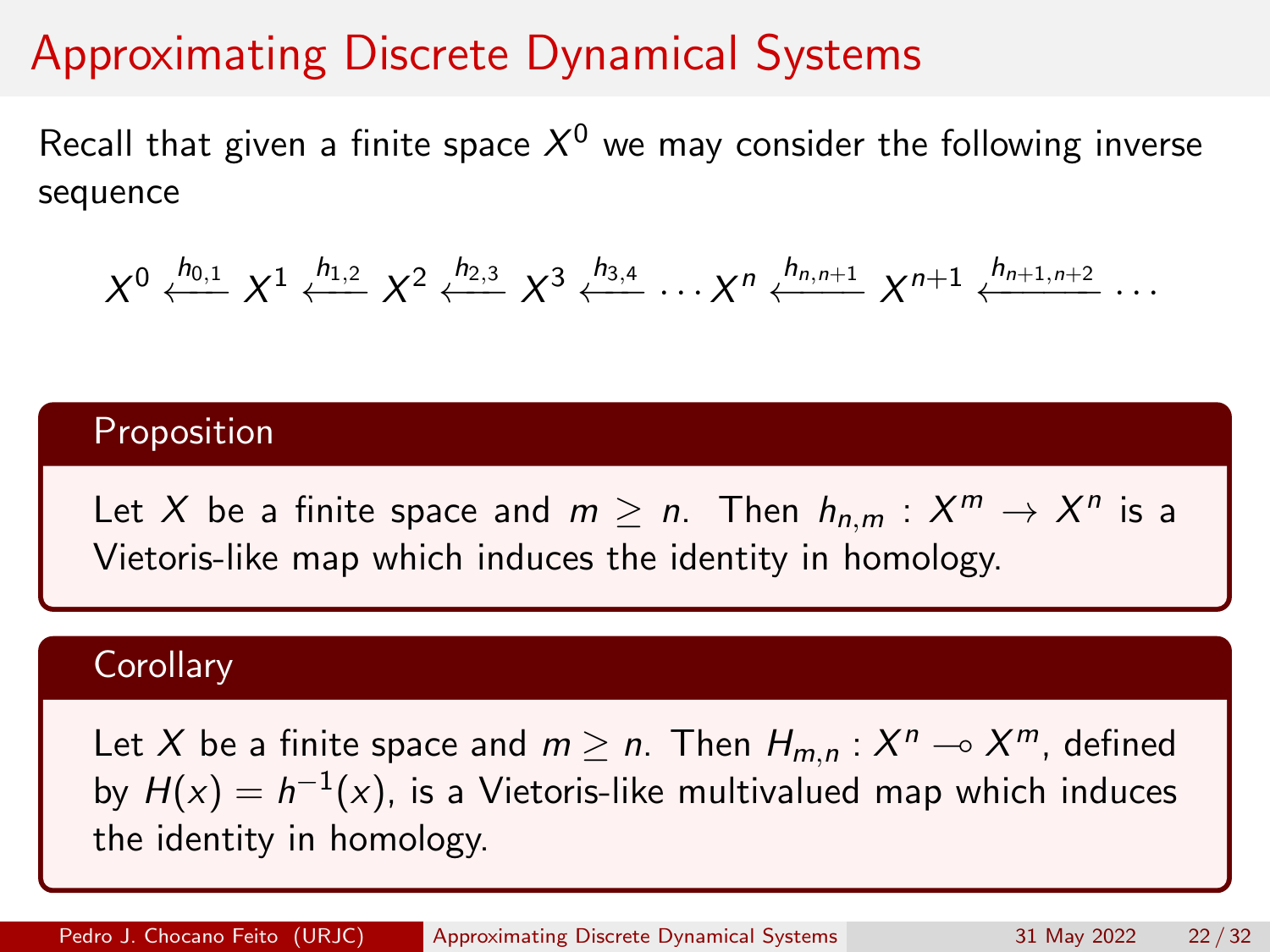Given a continuous map  $f : |K| \to |K|$ , there is a natural inverse sequence induced by  $f$  (use simplicial approximation theorem).

$$
X^0 \stackrel{f_{0,1}}{\longleftarrow} X^1 \stackrel{f_{1,2}}{\longleftarrow} X^2 \stackrel{f_{2,3}}{\longleftarrow} X^3 \stackrel{\longleftarrow}{\longleftarrow} \cdots
$$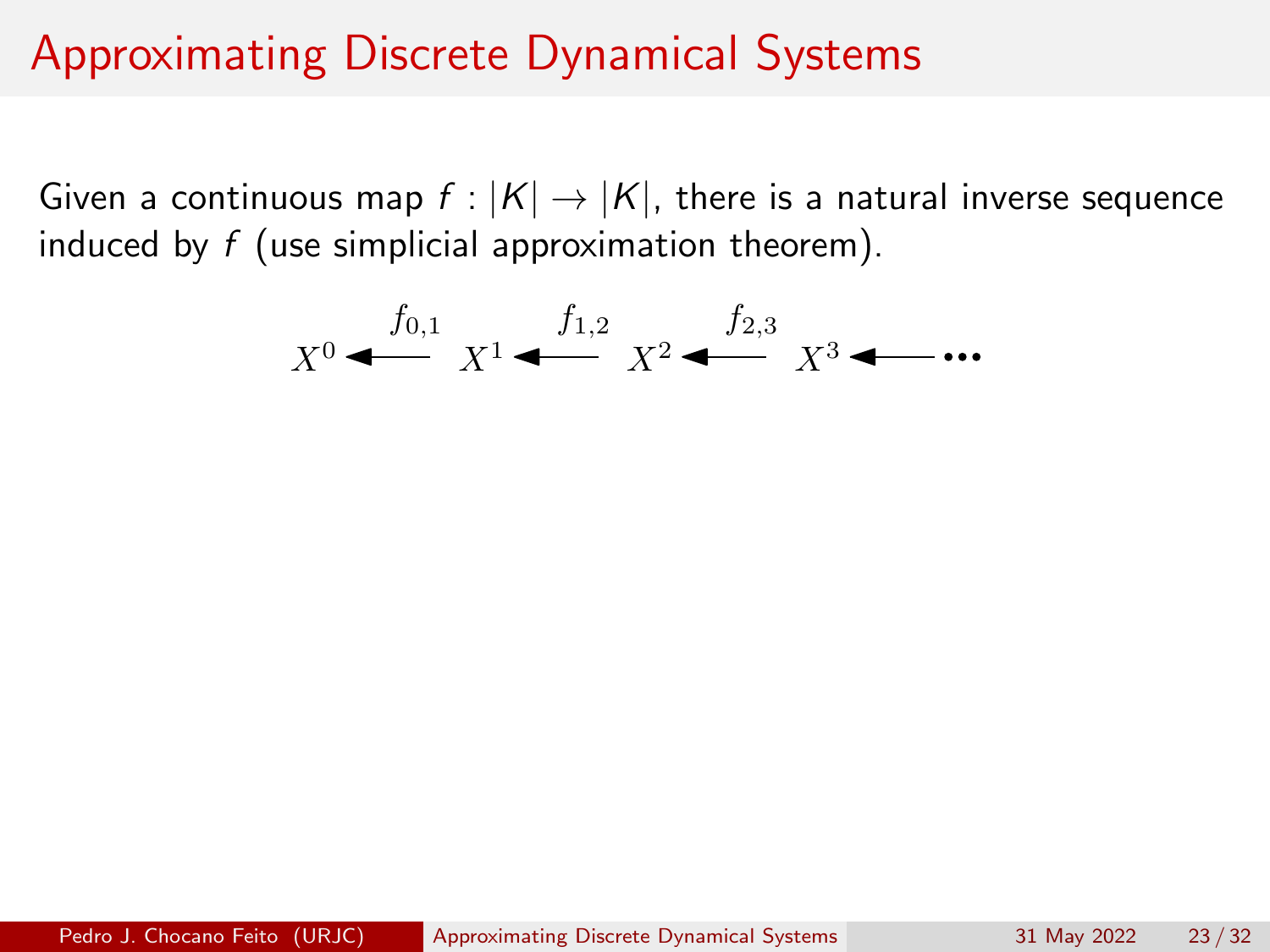Given a continuous map  $f : |K| \to |K|$ , there is a natural inverse sequence induced by  $f$  (use simplicial approximation theorem).

$$
X^0 \stackrel{f_{0,1}}{\longleftarrow} X^1 \stackrel{f_{1,2}}{\longleftarrow} X^2 \stackrel{f_{2,3}}{\longleftarrow} X^3 \stackrel{\longleftarrow}{\longleftarrow} \cdots
$$

Therefore, we have



where  $F_{n+1} = H_{n+1,n} \circ f_{n,n+1}$ .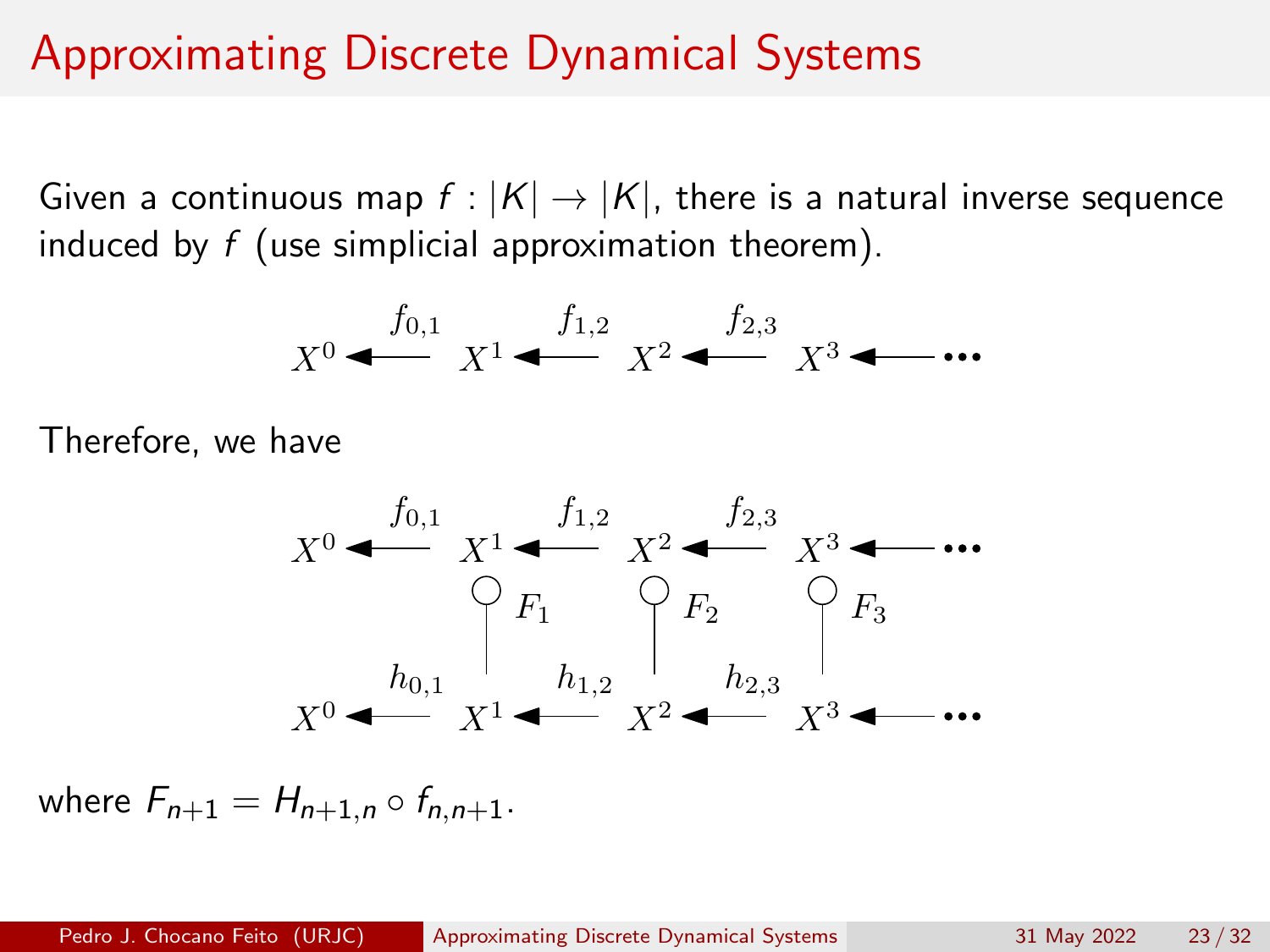#### Proposition

If  $\Lambda(f)\neq 0$ , then there exists a point  $x_{n+1}\in\mathcal{X}^{n+1}$  such that  $x_{n+1}\in$  $F_{n+1}(x_{n+1})$  for every  $n \in \mathbb{N}$ .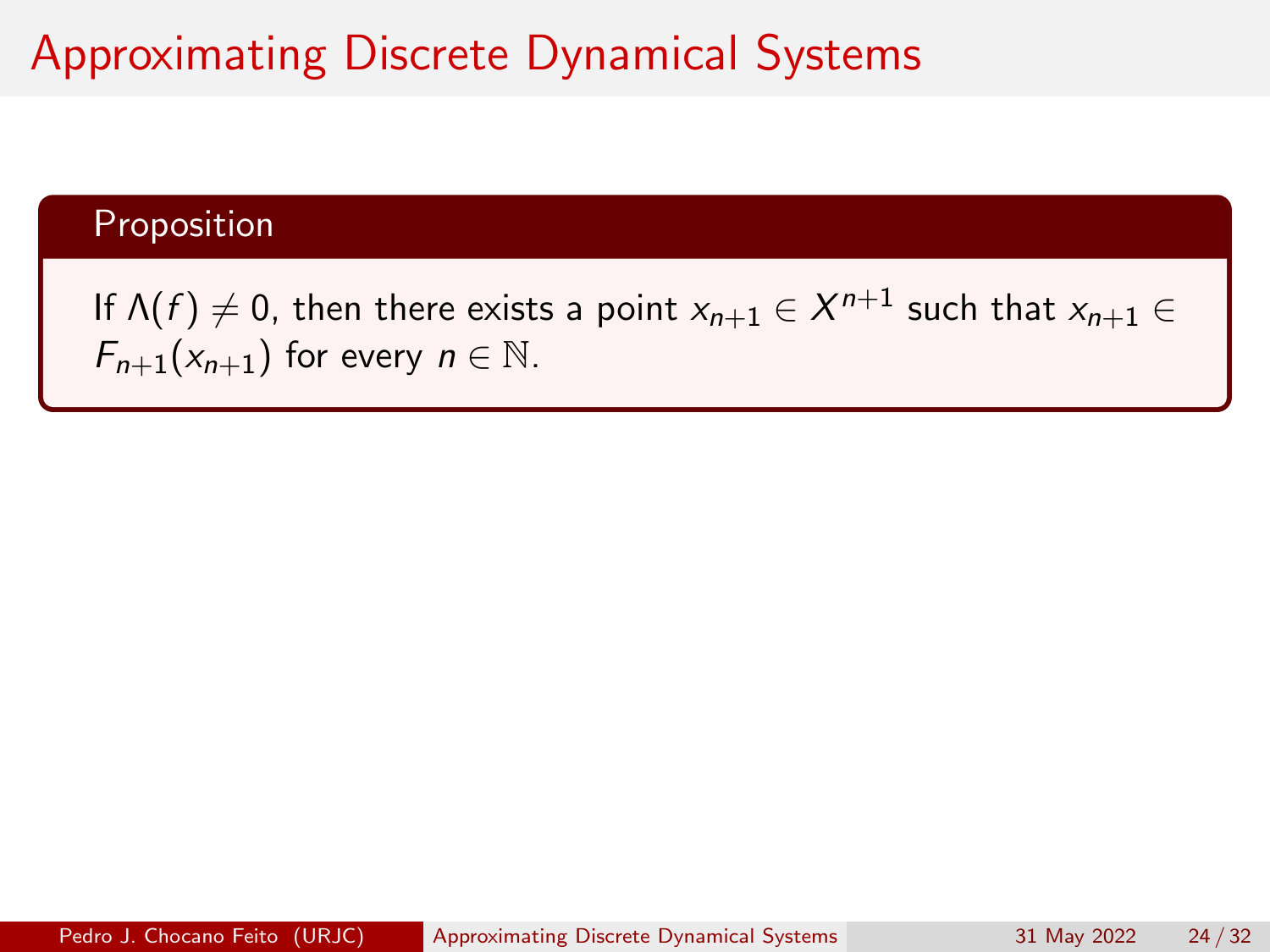#### Proposition

If  $\Lambda(f)\neq 0$ , then there exists a point  $x_{n+1}\in\mathcal{X}^{n+1}$  such that  $x_{n+1}\in$  $F_{n+1}(x_{n+1})$  for every  $n \in \mathbb{N}$ .

#### Theorem

If  $f : |K| \to |K|$  is a continuous map, where K is a simplicial complex, then  $f$  has a fixed point if and only if there exist a finite approximative sequence for f,  $(X^n, h_{n,n+1})$ , a sequence  $\{x_{n+1}\}_{n\in\mathbb{N}}$  and  $m \in \mathbb{N}$ such that  $x_{n+1} \in X^{n+1}$ ,  $x_n = h_{n,n+1}(x_{n+1})$  for every  $n \in \mathbb{N}$  and  $x_{n+1} \in F_{n+1}(x_{n+1})$  for every  $n+1 \ge m$ .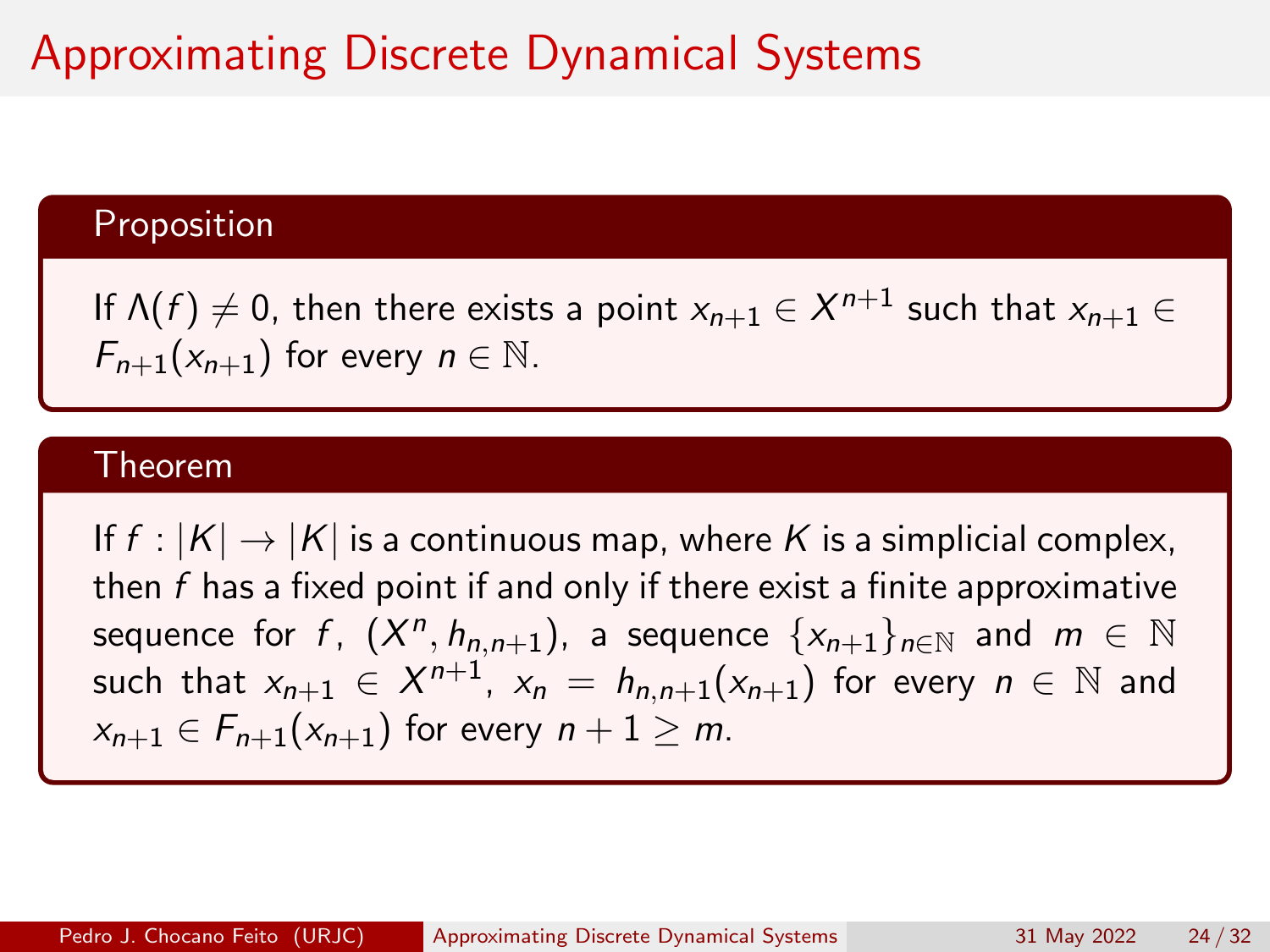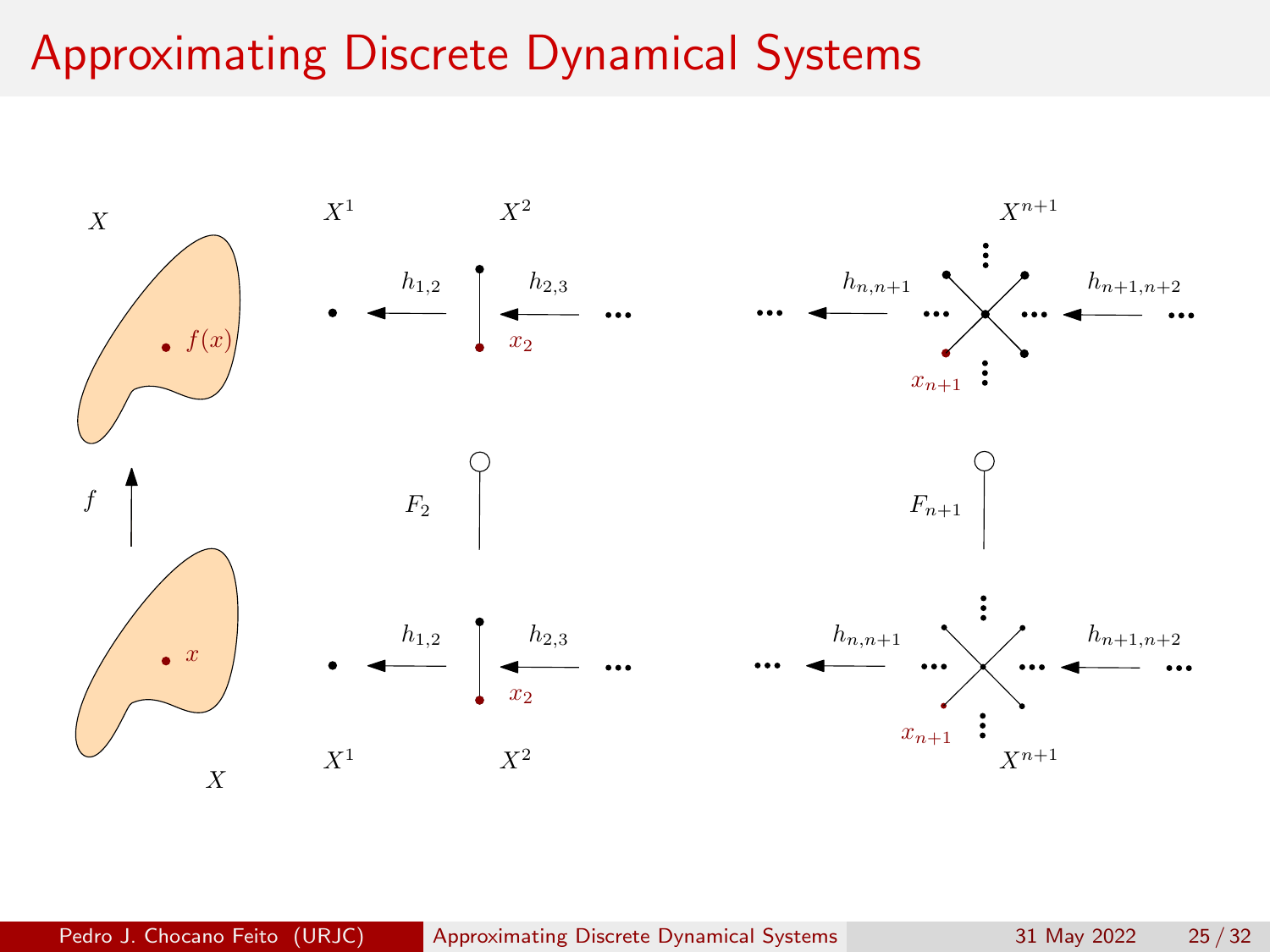**Example.** Let  $f : S^1 \to S^1$  be given by  $f(x, y) = (x, -y)$ .

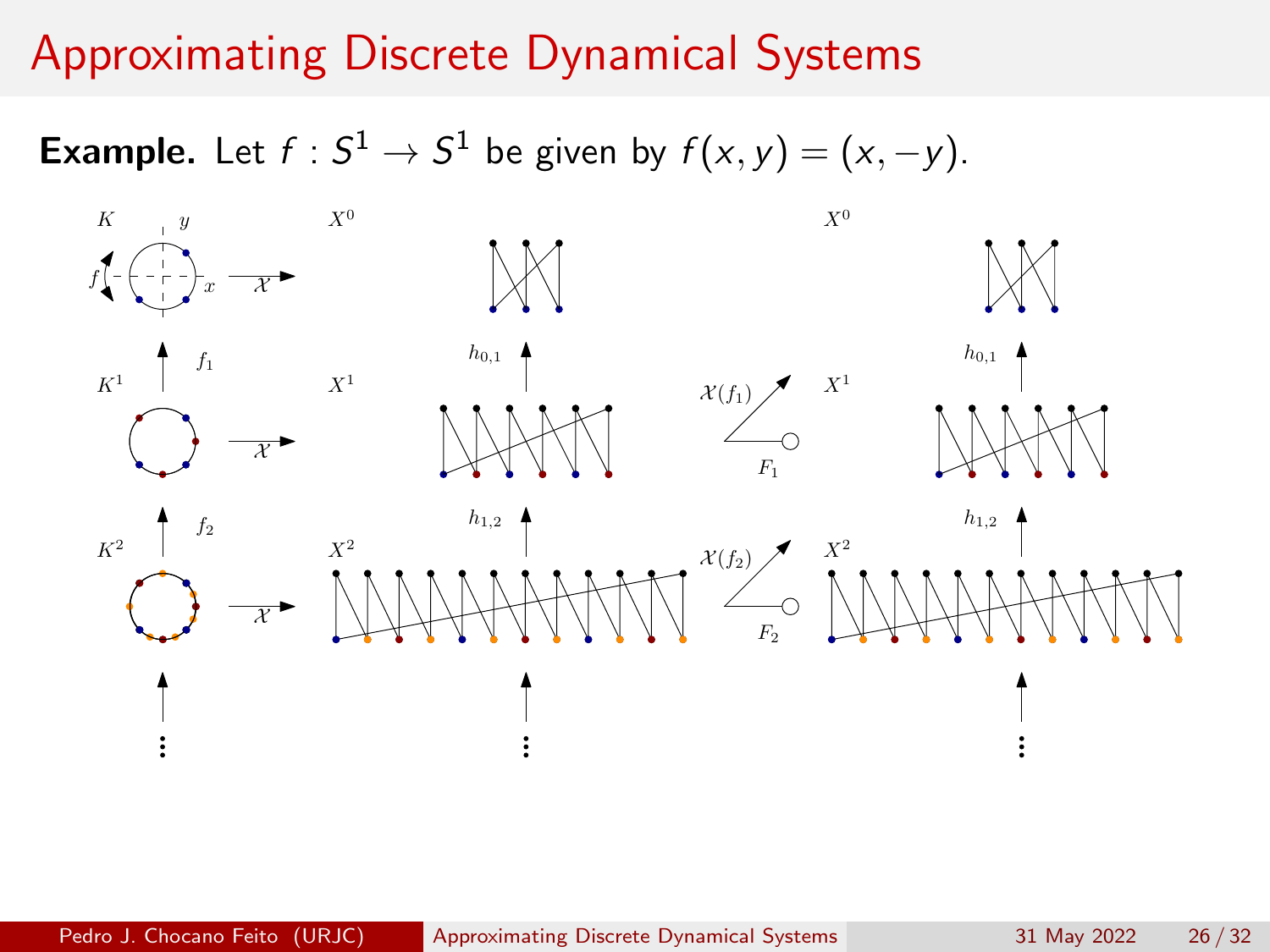**Example.** Let  $f : S^1 \to S^1$  be given by  $f(x, y) = (x, -y)$ .



Goal. Generalize these results to compact metric spaces using more geometrical constructions.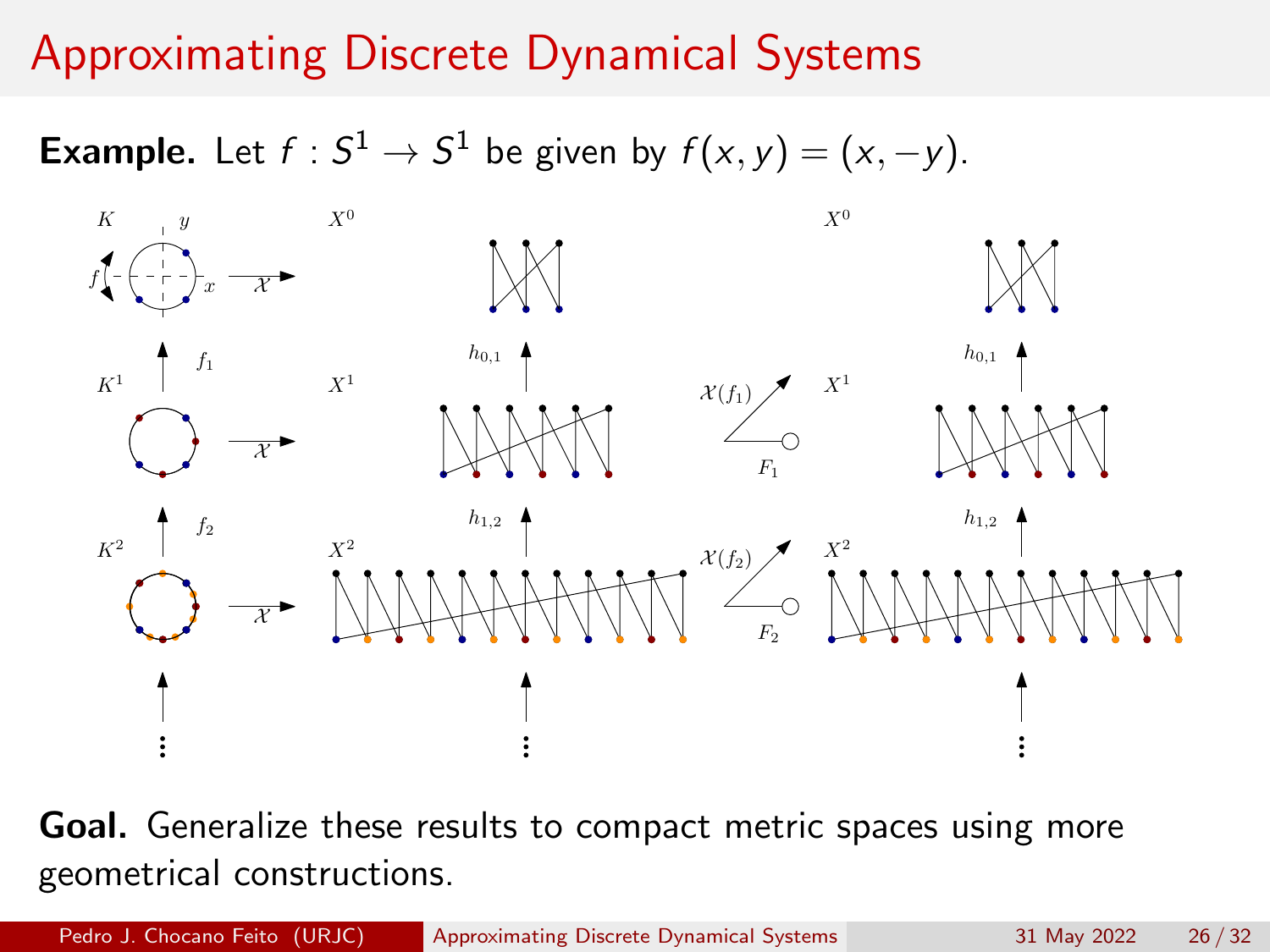Main Idea: Enclose Vietoris-like multivalued maps in a category to get other dynamical invariants.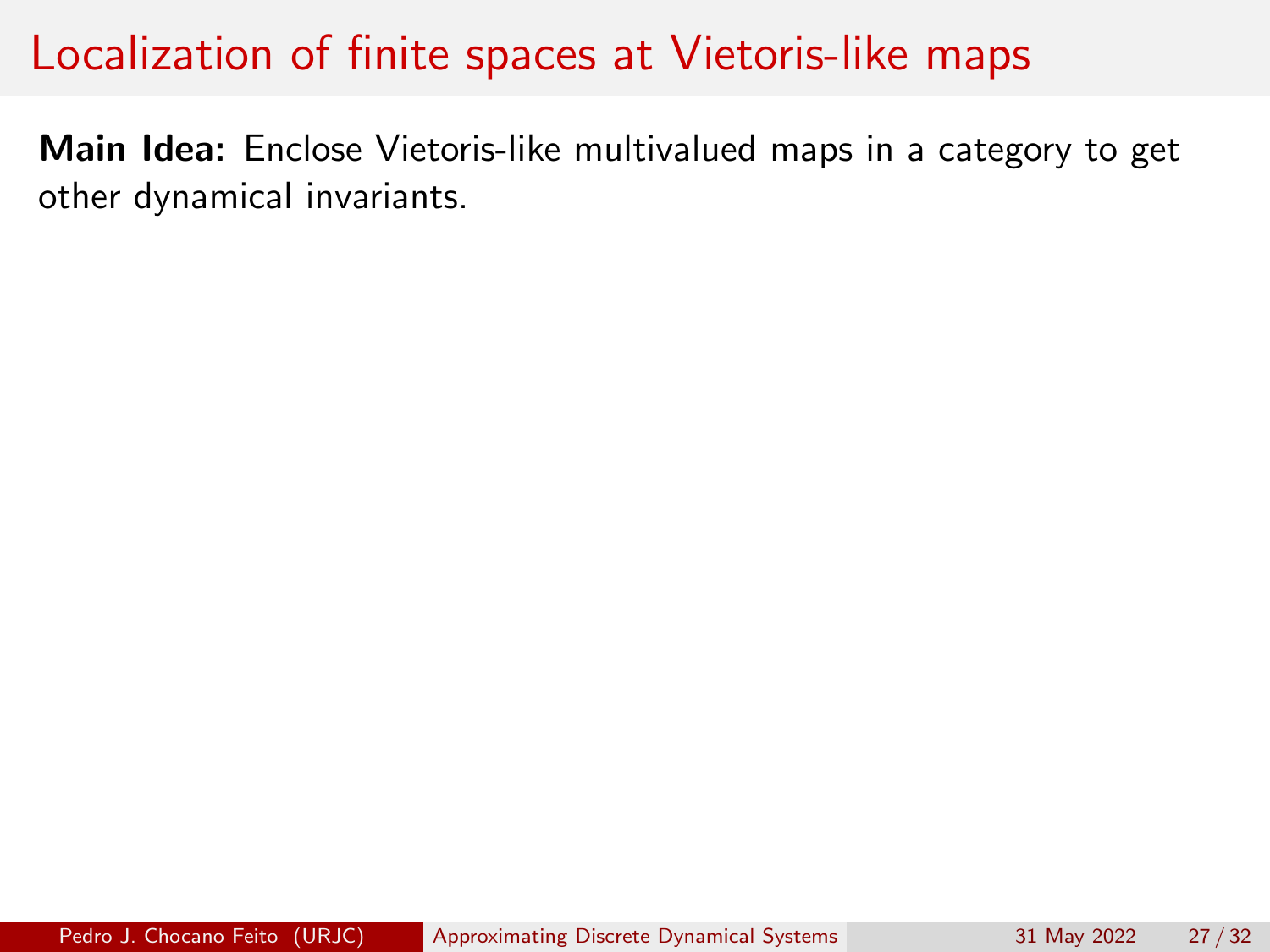Main Idea: Enclose Vietoris-like multivalued maps in a category to get other dynamical invariants.

### Definition

Let  $X$  and  $Y$  be finite spaces. We say that  $X\stackrel{\rho}{\leftarrow} Z\stackrel{q}{\rightarrow}$  is a span or a diagram if  $p$  is a Vietoris-like map.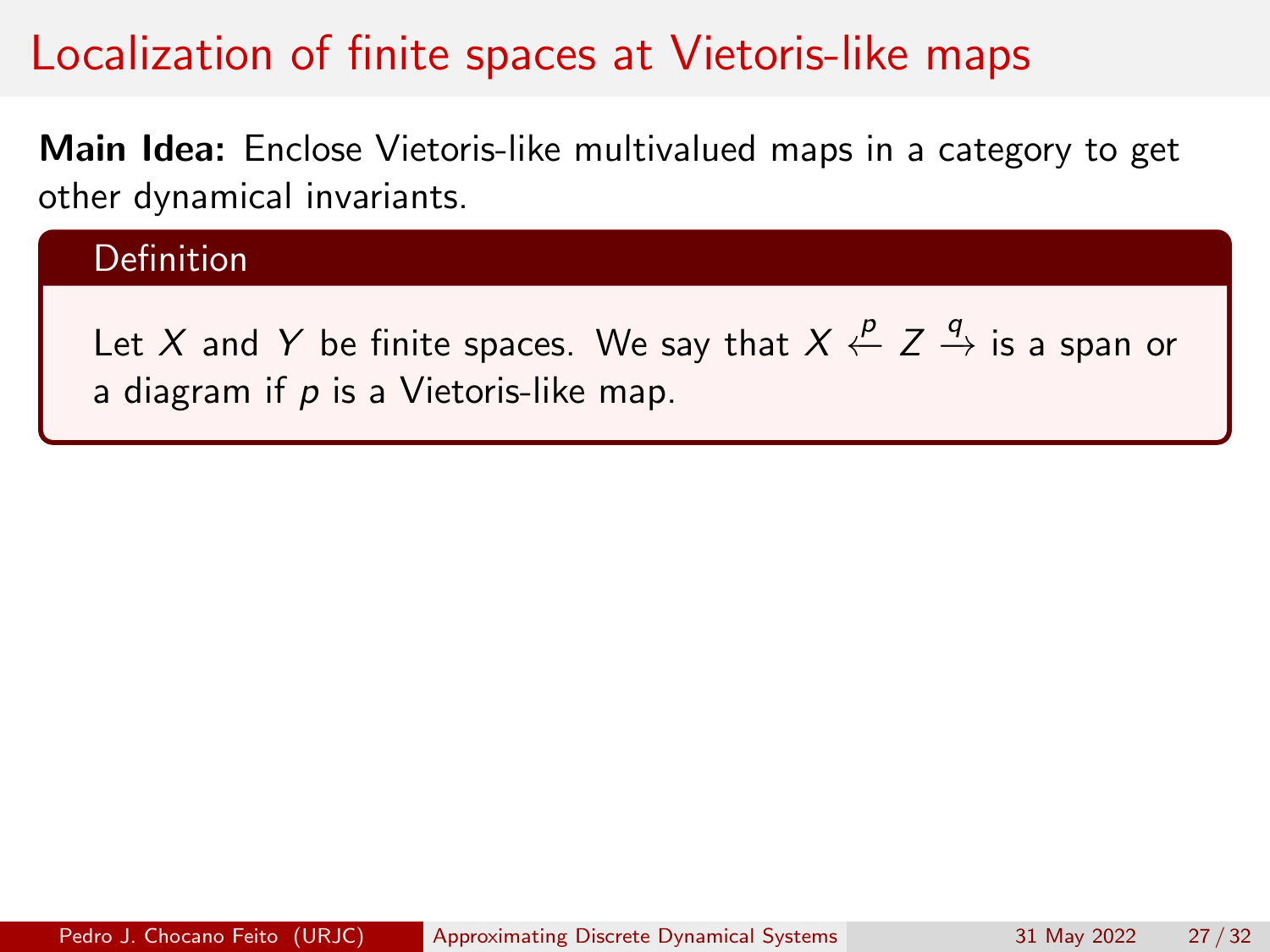Main Idea: Enclose Vietoris-like multivalued maps in a category to get other dynamical invariants.

### Definition

Let  $X$  and  $Y$  be finite spaces. We say that  $X\stackrel{\rho}{\leftarrow} Z\stackrel{q}{\rightarrow}$  is a span or a diagram if  $p$  is a Vietoris-like map.

Examples. Continuous maps and Vietoris-like multivalued maps.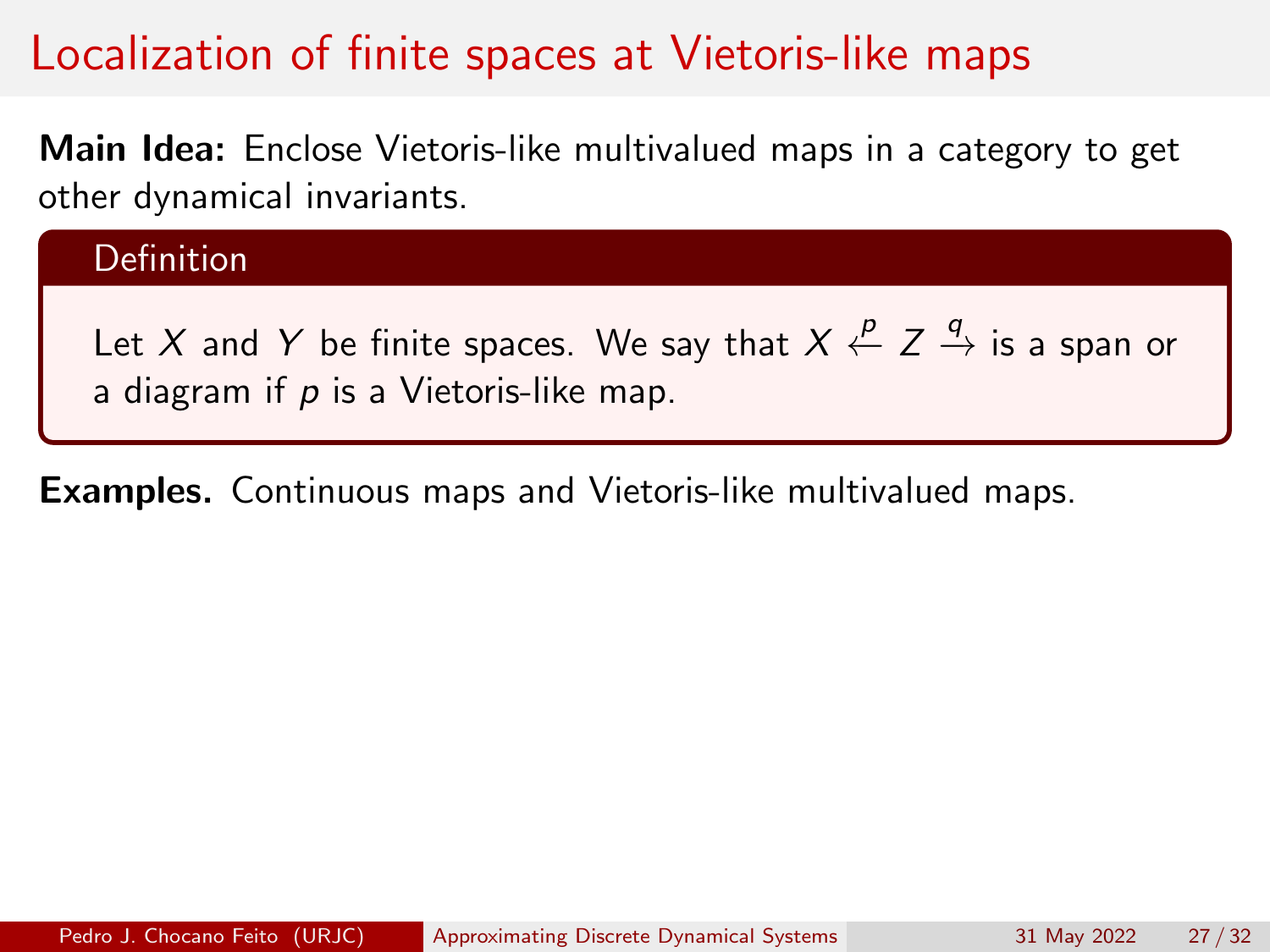Main Idea: Enclose Vietoris-like multivalued maps in a category to get other dynamical invariants.

### Definition

Let  $X$  and  $Y$  be finite spaces. We say that  $X\stackrel{\rho}{\leftarrow} Z\stackrel{q}{\rightarrow}$  is a span or a diagram if  $p$  is a Vietoris-like map.

### Examples. Continuous maps and Vietoris-like multivalued maps.

| teps                                                                                                                                                                                                                                                                    |
|-------------------------------------------------------------------------------------------------------------------------------------------------------------------------------------------------------------------------------------------------------------------------|
| 1. Define the composition of spans. Solution: pull-backs.<br>2. Define an equivalence relation between spans. Solution: define<br>a new notion of homotopy that generalizes the usual notion of<br>homotopy for single valued maps in the category of finite<br>spaces. |
|                                                                                                                                                                                                                                                                         |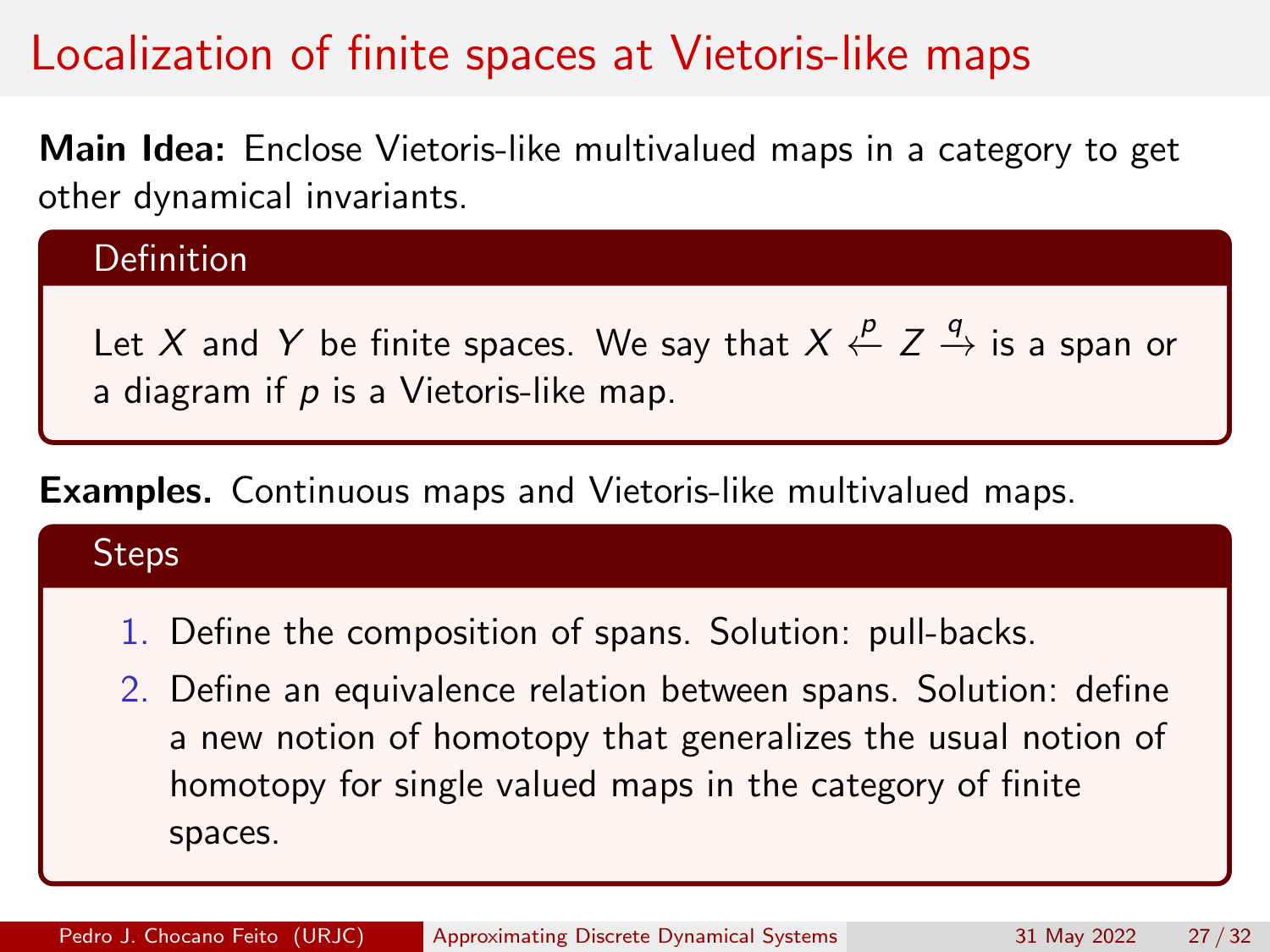

Pedro J. Chocano Feito (URJC) [Approximating Discrete Dynamical Systems](#page-0-0) 31 May 2022 28 / 32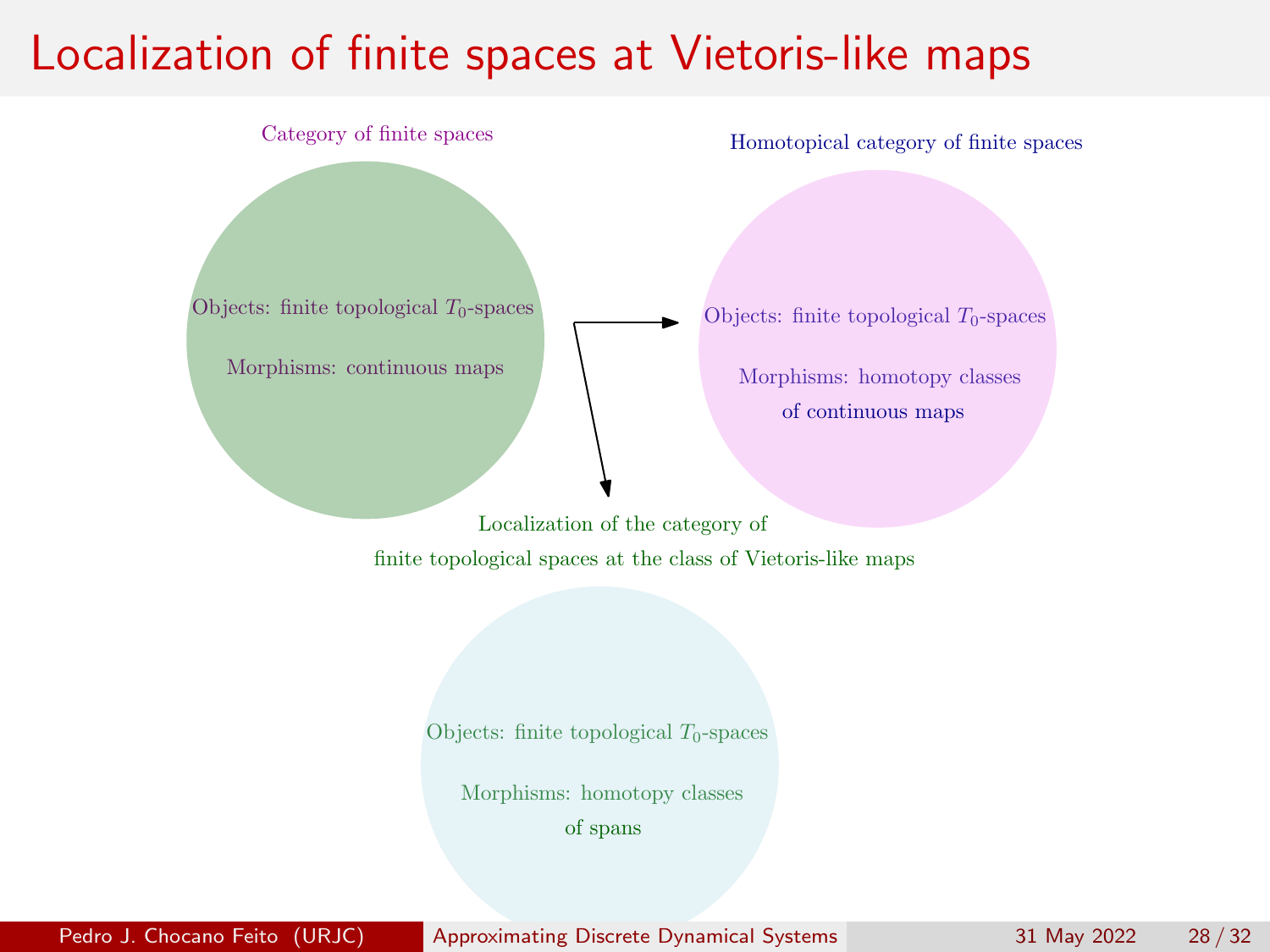#### Topological degree

- 1. Let X and Y be finite models of  $S<sup>n</sup>$ . In the usual category it is not possible to get that every integer number may be realized as the topological degree of a continuous map  $f: X \rightarrow Y$ .
- 2. In the localized category of finite spaces the above result is possible.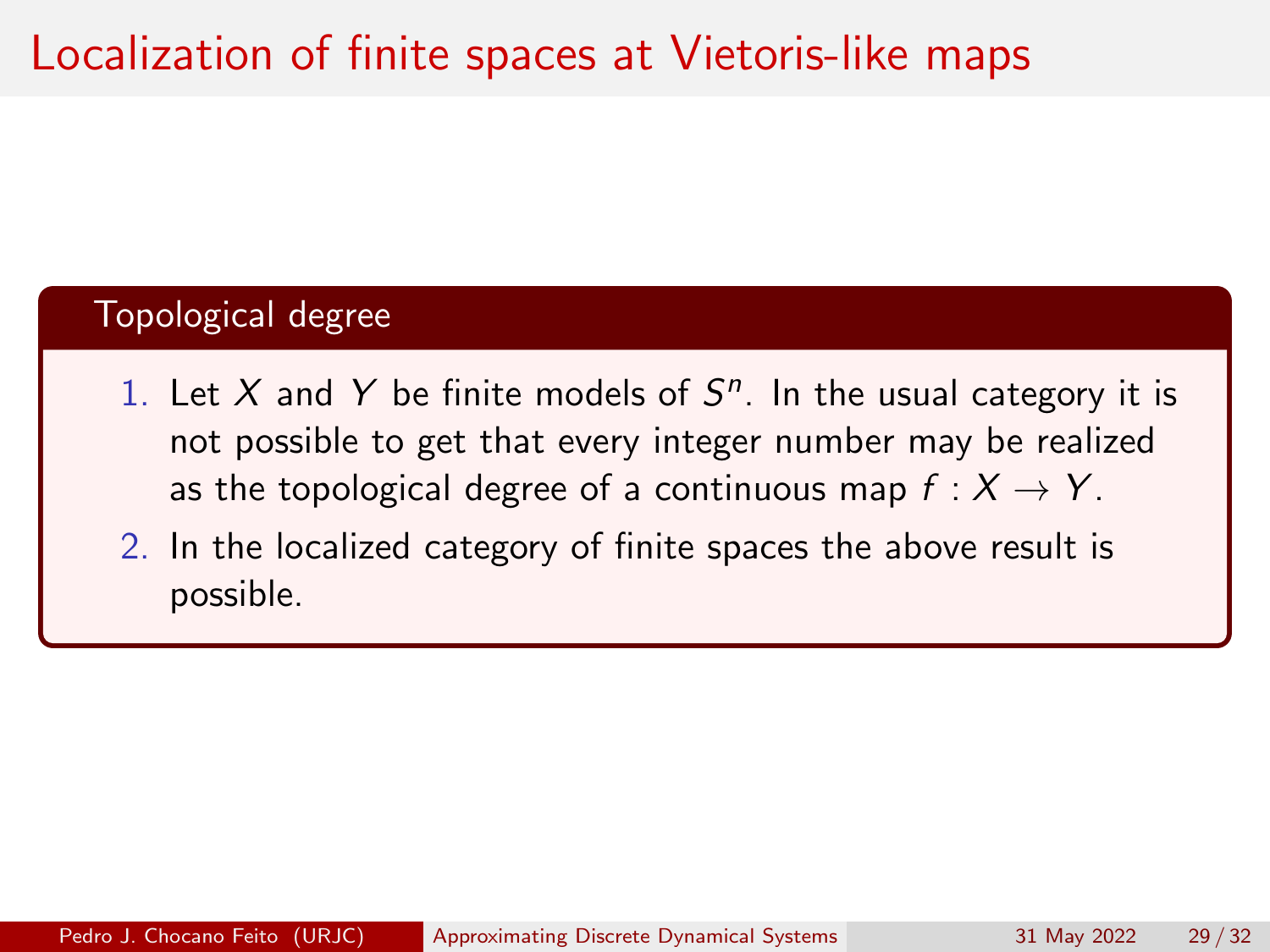## References I

- 1. P.S. Alexandroff. Diskrete Räume. Mathematiceskii Sbornik (N.S.) 2, 3 (1937) 501-518.
- 2. Barmak, J. A., Mrozek, M. and Wanner, T. A Lefschetz fixed point theorem for multivalued maps of finite spaces. Mathematische Zeitschrift 294 (2020), 1477–1497.
- 3. Chocano, P. J., Morón M. A. and Ruiz del Portal, F. R. Computational approximations of compact metric spaces Physica D: Nonlinear Phenomena 433 (2022), 133168.
- 4. Chocano, P. J., Morón M. A. and Ruiz del Portal, F. R. Coincidence theorems for finite topological spaces arXiv:2010.12804v1.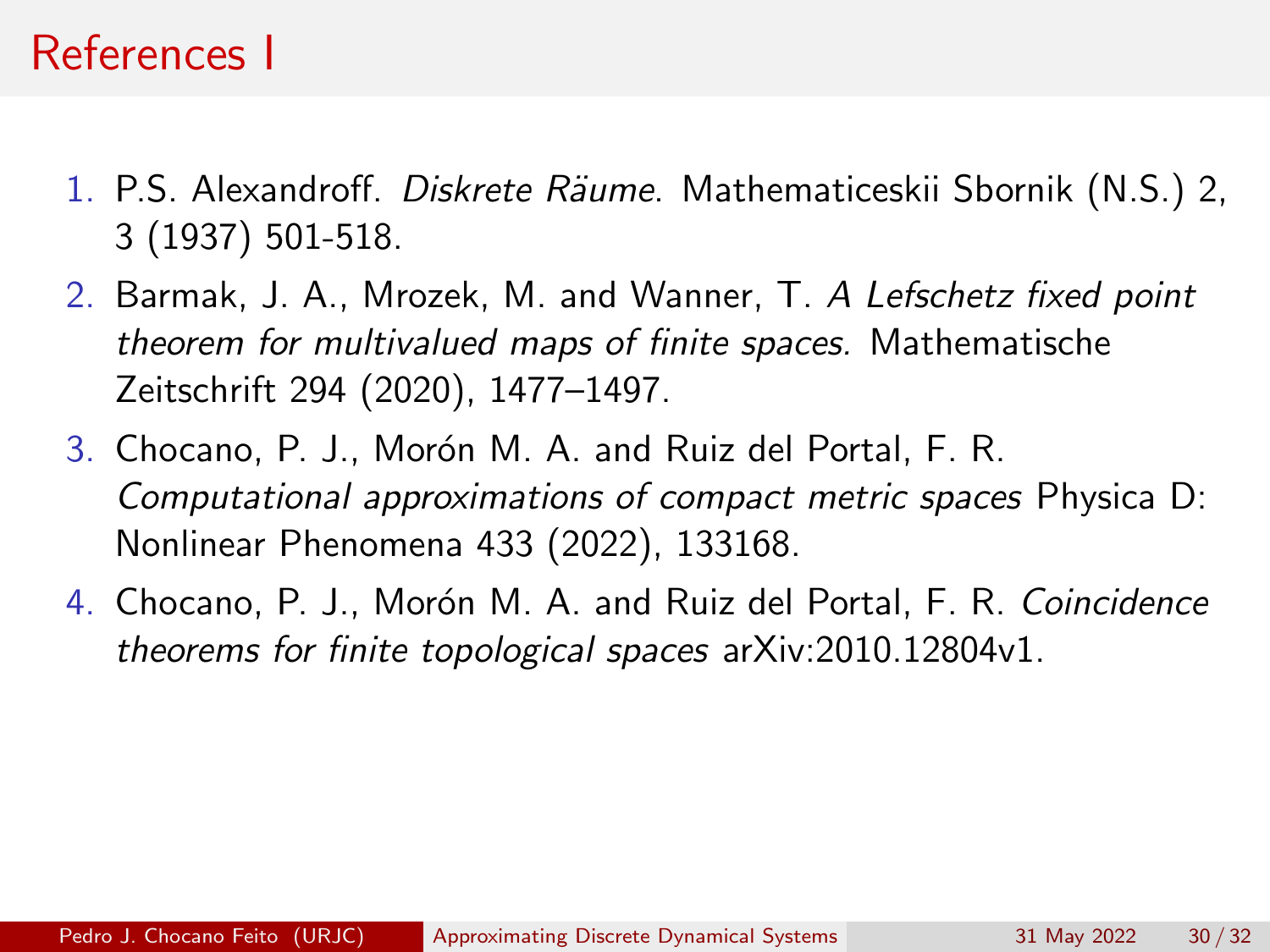- 5. Chocano, P. J Category of fractions and localization on finite spaces In preparation.
- 6. E. Clader. Inverse limits of finite topological spaces. Homology, homotopy and applications 11, 2 (2009) 223–227.
- 7. M.C. McCord. Singular homology and homotopy groups of finite spaces. Duke Mathematical Journal 33, 3 (1966) 465-474.